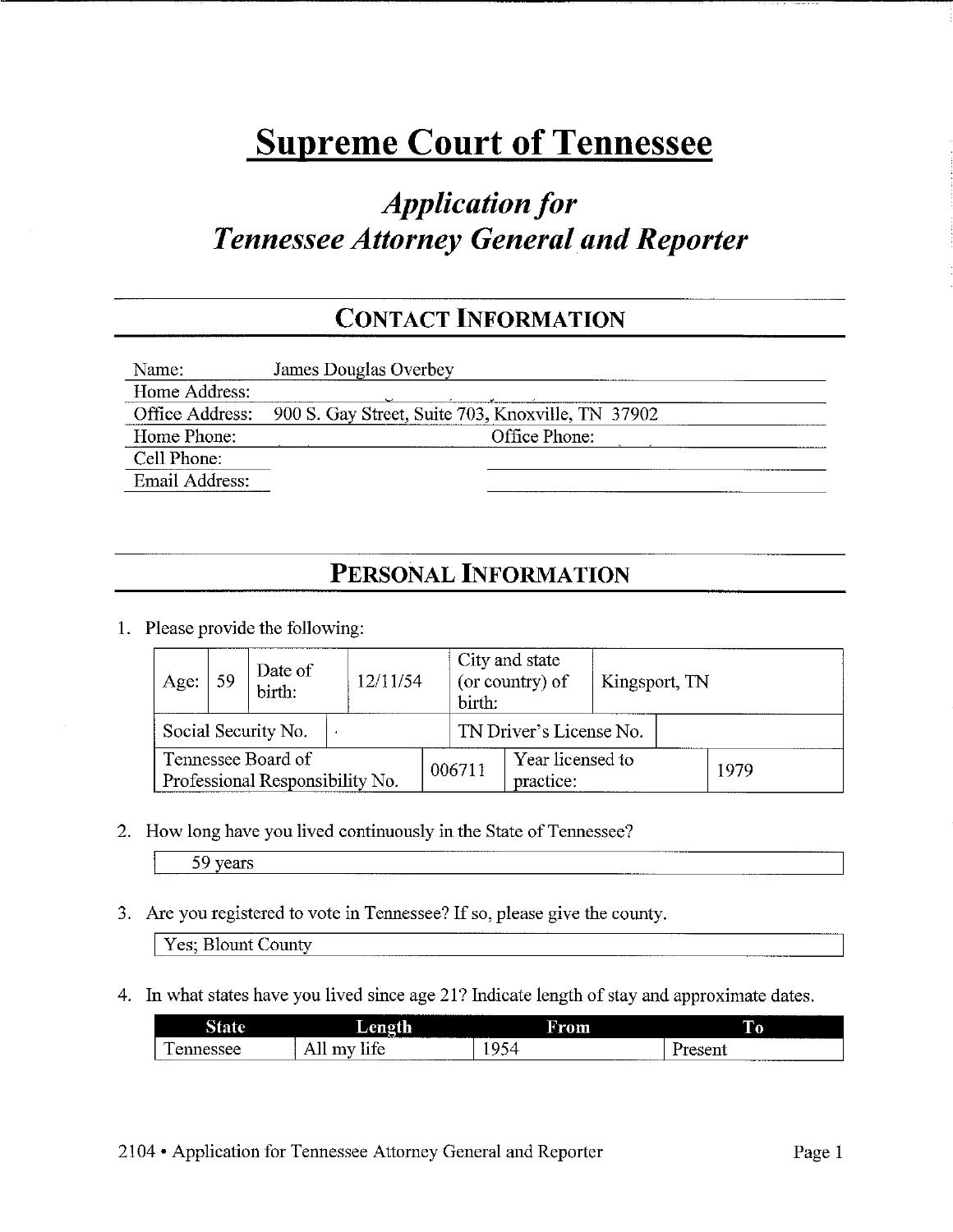#### 5. Family Status:

a) If you are presently married, give the full name and present address of your spouse, the date and place of your marriage, and your spouse's occupation and place of employment.

| Spouse's<br>Name |                                   | <b>Address</b> |                                   | Date of<br><b>Marriage</b> | Place of<br>Marriage |
|------------------|-----------------------------------|----------------|-----------------------------------|----------------------------|----------------------|
| Kay S. Overbey   |                                   |                |                                   | 12/30/95                   | Edisto<br>Island, SC |
|                  | Occupation                        |                |                                   | <b>Place of Employment</b> |                      |
|                  | Currently Retired; previously TN  |                | Retired; previously Nashville, TN |                            |                      |
|                  | Department of Children's Services |                |                                   |                            |                      |

b) If you have been married previously, state the name of your former spouse, the date and place of the marriage, and the date the marriage terminated. If the marriage was terminated by divorce, give the date and place of the divorce, the name and location of the court, and the present or last known address of your former spouse.

|                                  | <b>Former Spouse's</b><br>Name |                                   | Date of<br>Marriage                         | <b>Place of</b><br>Marriage | Date<br>Marriage<br><b>Terminated</b> |
|----------------------------------|--------------------------------|-----------------------------------|---------------------------------------------|-----------------------------|---------------------------------------|
|                                  | Jane G. Andrews                |                                   | 5/22/76                                     | Black Mountain,<br>NC.      | 8/16/93                               |
| <b>Divorced</b><br><b>Spouse</b> | <b>Divorce</b><br>Date         | <b>Place of</b><br><b>Divorce</b> | <b>Court Name &amp;</b><br>Location         |                             | <b>Spouse Address</b>                 |
| Jane G.<br>Andrews               | 8/16/93                        | Knox<br>County, TN                | Fourth Circuit Court<br>for Knox County, TN |                             |                                       |
|                                  |                                |                                   |                                             |                             |                                       |

c) If you have children, state the name, age, address, present occupation, and name and address of the employer of each, if applicable.

| Name               | Аде                  | <b>Address</b>                           |
|--------------------|----------------------|------------------------------------------|
| Kathleen O. Thomas | 30                   |                                          |
| <b>Occupation</b>  | <b>Employer Name</b> | <b>Employer Address</b>                  |
| Senior Financial   | HealthTrust          | 155 Franklin Road, Suite 400, Brentwood, |
| Analyst            |                      | TN 37027                                 |

| <b>Name</b>       | Age                         | <b>Address</b>                        |
|-------------------|-----------------------------|---------------------------------------|
| Hannah M. Millard | 29                          |                                       |
| Occupation        | <b>Employer Name</b>        | <b>Employer Address</b>               |
| Admissions        | Pasadena Villa              | 3889 Wonderland Lane, Sevierville, TN |
| Coordinator       | Residential                 | 37862                                 |
|                   | <b>Psychiatric Services</b> |                                       |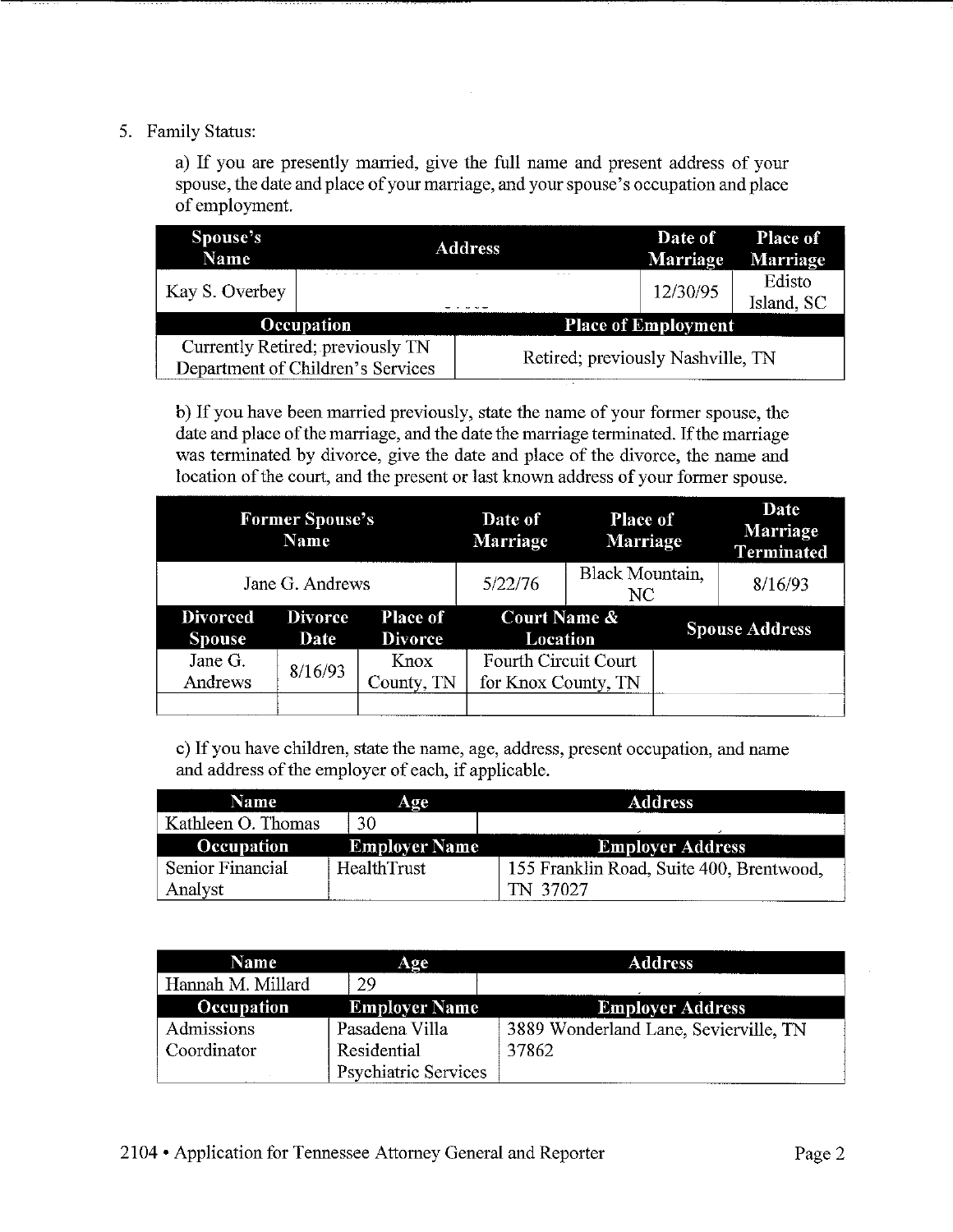| <b>Name</b>                      | Age                             | <b>Address</b>                                                                 |
|----------------------------------|---------------------------------|--------------------------------------------------------------------------------|
| Elizabeth O. Thomason $\vert$ 28 |                                 |                                                                                |
|                                  | <b>Occupation</b> Employer Name | <b>Employer Address</b>                                                        |
|                                  |                                 | Assistant Director of The Art Institute of 4140 Southwest Freeway, Houston, TX |
| Admissions                       | Houston                         | 77027                                                                          |

6. If you have served in the military, please state the branch of service, your service number, the dates of active duty, and your rank/rate at separation. If your discharge was other than honorable, please explain. Please list any decorations, honors or achievements in connection with your military service.

| <b>Branch</b>           | <b>Service Number</b> | Dates | <b>Rank/Rate</b> |
|-------------------------|-----------------------|-------|------------------|
| Not Applicable          |                       |       |                  |
|                         |                       |       |                  |
| Additional Information: |                       |       |                  |

7. If you are not physically and mentally able to perform the essential duties of Attorney General and Reporter without accommodations, please identify any accommodations you may need to perform the job.

|                                                                                                             | . |
|-------------------------------------------------------------------------------------------------------------|---|
| Not Applicable<br>the control of the control of the control of the control of the control of the control of |   |

|                       |       | 8. If you have ever pleaded guilty to or been convicted of a violation of any law (other than a |                                                                                                  |
|-----------------------|-------|-------------------------------------------------------------------------------------------------|--------------------------------------------------------------------------------------------------|
|                       |       |                                                                                                 | minor traffic offense), regulation, or ordinance; give the date, court, charge, and disposition. |
|                       |       |                                                                                                 | This question includes any convictions that have been expunged and any convictions for which     |
| you are on diversion. |       |                                                                                                 |                                                                                                  |
| Date                  | Court | Charge                                                                                          | <b>Disposition</b>                                                                               |
|                       |       |                                                                                                 |                                                                                                  |
| <b>Not</b>            |       |                                                                                                 |                                                                                                  |
| Applicable            |       |                                                                                                 |                                                                                                  |

Not Applicable

10. If a tax lien or other collection procedure has ever been instituted against you by any federal, state, or local authority, or any private party, give details.

| NH.<br>$\sim$ | ____ | ________<br>------ | -------<br>_____ |
|---------------|------|--------------------|------------------|
|               |      |                    | ---------        |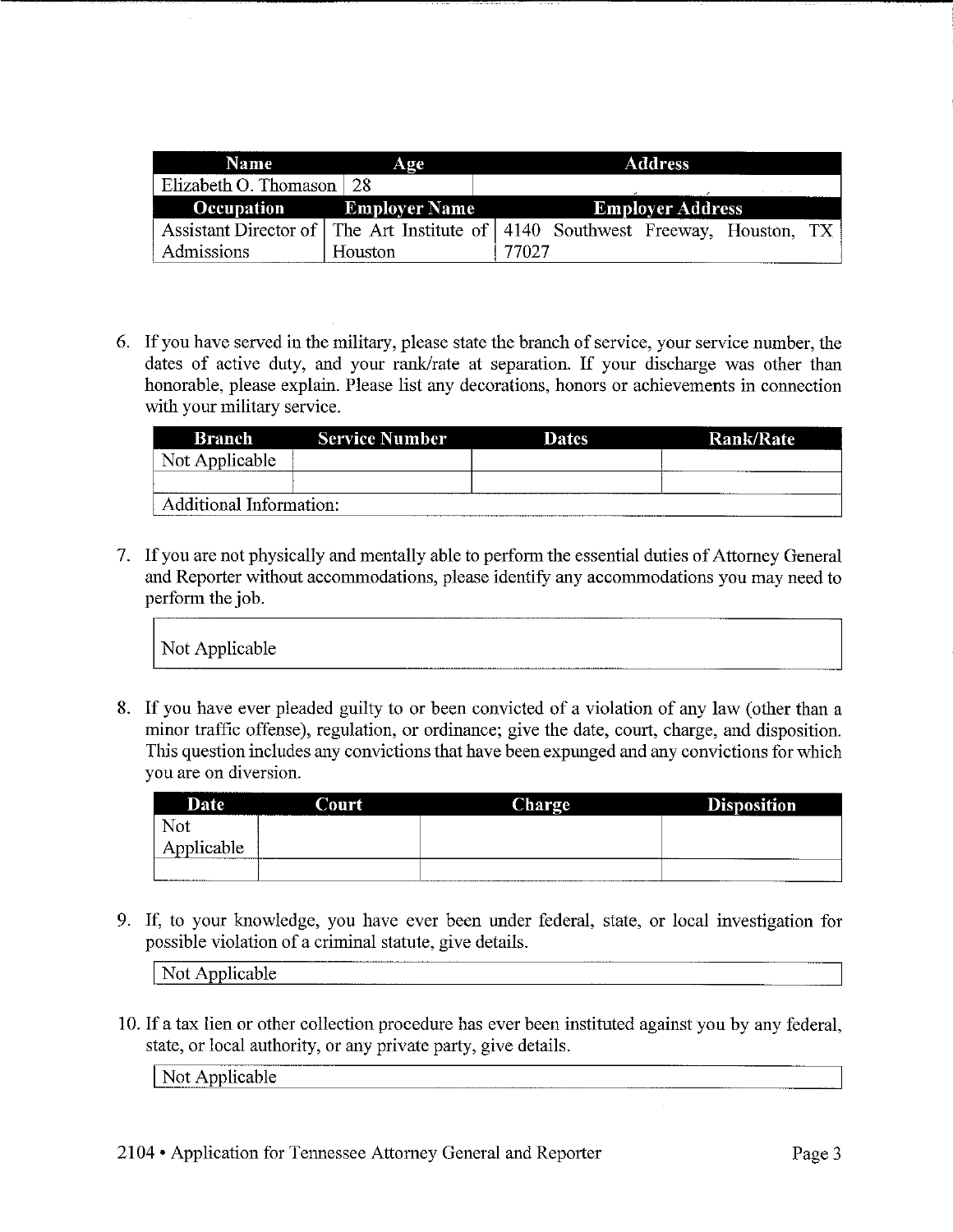11. If you have not complied with all federal and state tax laws, including social security tax laws, please explain.

Not Applicable

12. If you have ever been a party in any legal proceedings, give details, including the date, court, docket number, nature of proceedings, and resolution.

In Re: The Marriage of James Douglas Overbey and Jane Elizabeth (Gilbert) Overbey, In the Circuit Court for Knox County, Tennessee; Civil Action No. 62537; Divorce Proceedings; Final Judgment of Divorce Entered August 16, 1993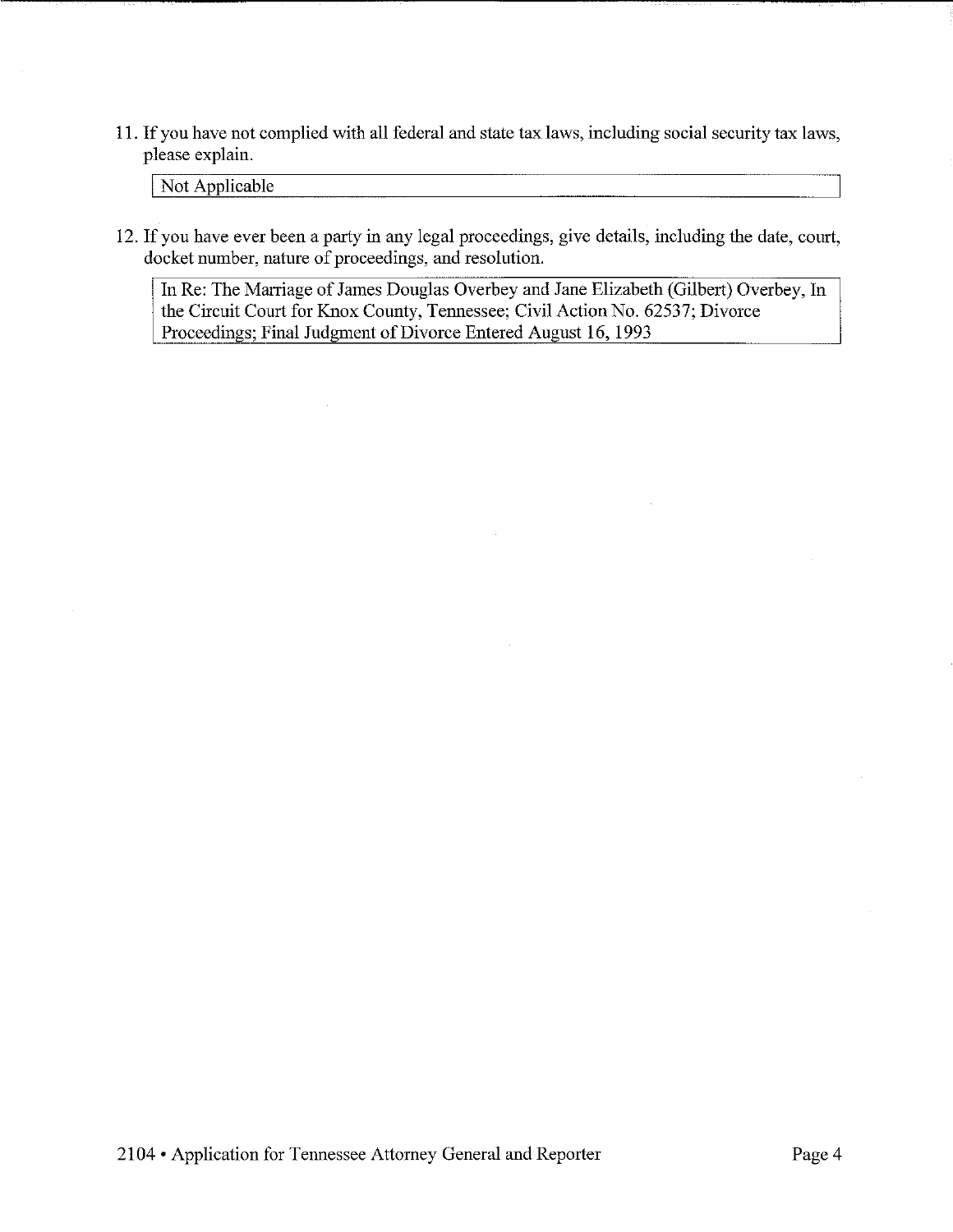### **EDUCATION**

13. List each college, law school, and other graduate school you have attended, including dates of attendance, degree awarded, and major. If you left before obtaining a degree, please give your reason for leaving.

| School                  | <b>Dates</b>                 | <b>Degree</b>           | Major      |
|-------------------------|------------------------------|-------------------------|------------|
| Carson-Newman College   | 1972-1975                    | B.A., magna cum laude   | Individual |
|                         |                              |                         | Directions |
| Universite d'Aix-en-    | Summer 1975   Certificate of |                         | French     |
| Provence                |                              | Attendance              |            |
| University of Tennessee | 1976-1979                    | J.D., Order of the Coif |            |
| College of Law          |                              |                         |            |

14. For your law school education only, please give your academic standing (class rank), whether you served on the staff of a legal publication such as the law review, including your position and responsibilities, and whether you were a member of a moot court or mock trial team. List any honors, awards, or other forms of recognition you received in law school.

#### Class Rank

Graduated  $1<sup>st</sup>$  out of 81 in the Spring 1979 graduating class and  $2<sup>nd</sup>$  out of 192 for all graduates for the four quarters prior to and including the Spring 1979 quarter.

Honors, Awards, and Recognitions

Inducted into the Order of the Coif at Hooding Ceremony (June 1979)

Graduate of the Year, Roosevelt Inn, Phi Delta Phi (1979)

Outstanding Student Award for Trial Moot Court (Winter 1978)

Dean's List (eight out of nine quarters)

American Jurisprudence Award for Contracts (Winter 1977)

American Jurisprudence Award for Criminal Law (Spring 1977)

American Jurisprudence Award for Conflict of Laws (Fall 1978)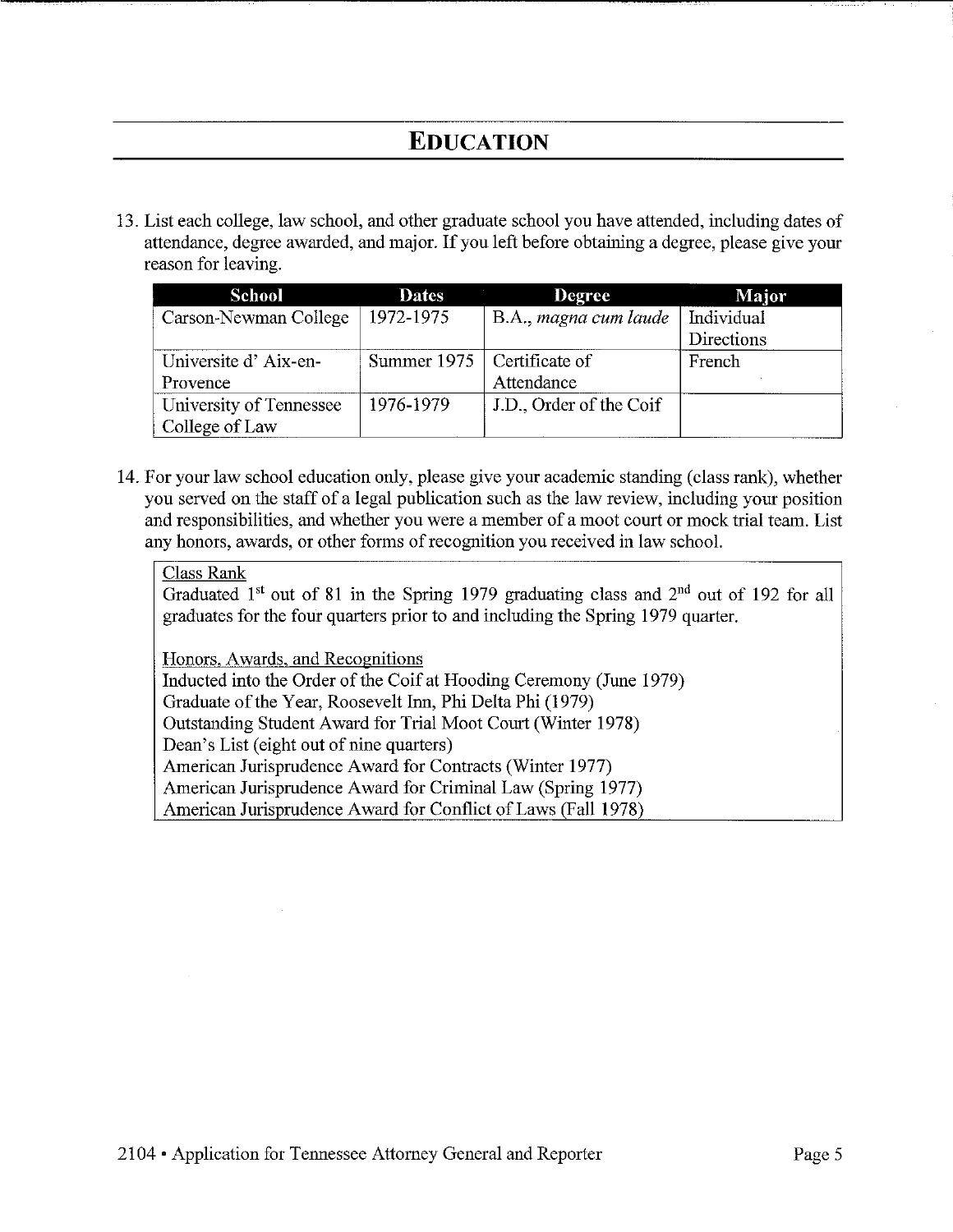### **LEGAL BACKGROUND AND EXPERIENCE**

15. If you are licensed to practice law in any state other than Tennessee, please give the year and whether your license is currently active. Please also list all courts to which you have been admitted, including administrative bodies that require special admission to practice.

| <b>State and Bar</b><br>No.        | <b>Year</b> | <b>License Status</b> |
|------------------------------------|-------------|-----------------------|
| Not<br>Applicable<br><br>_________ |             |                       |

Court Admissions: Tennessee Supreme Court (Admitted 1979); United States Supreme Court (Admitted 1995); United States Court of Appeals for the Sixth Circuit (Admitted 1981); United States District Court for the Eastern District of Tennessee (Admitted 1980); United States District Court for the Eastern District of Virginia (Admitted, *pro hac vice,*  1998)

16. If you have ever been denied admission to, suspended by, or placed on inactive status by the Bar of any state, please give dates, even if the action was temporary, and explain.

Not Applicable

17. If you have been disciplined or cited for a breach of ethics or unprofessional conduct by any court, administrative agency, bar association, disciplinary committee, or other professional group, give details.

Not Applicable

18. List all bar associations and professional societies of which you have been a member within the last ten years, including dates. Give the titles and dates of any offices which you have held in such groups, and participation in any committees you consider significant.

| Group                    | <b>Dates</b>     | <b>Office</b> | <b>Dates</b> |
|--------------------------|------------------|---------------|--------------|
| American Bar             | 1979 to Date     |               |              |
| Association              |                  |               |              |
| Tennessee Bar            | 1979 to Date     |               |              |
| Association              |                  |               |              |
| Knoxville Bar            | 1979 to Date     |               |              |
| Association              |                  |               |              |
| <b>Blount County Bar</b> | $1980$ (approx.) |               |              |
| Association              | to Date          |               |              |
| The Hamilton Burnett     | August 2014      |               |              |
| American Inns of         |                  |               |              |
| Court                    |                  |               |              |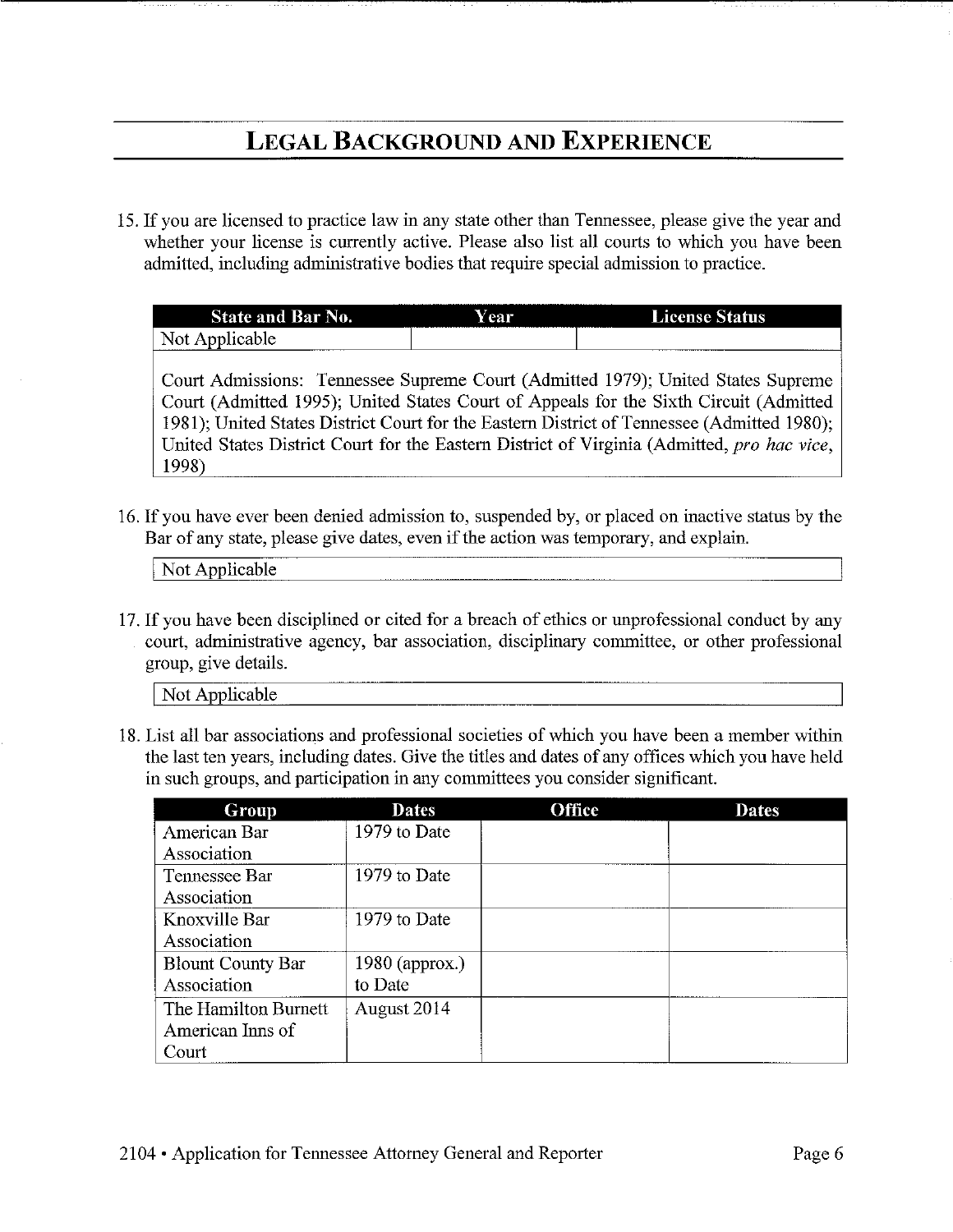19. List honors, prizes, awards, or other forms of recognition that you have received since your graduation from law school that are directly related to legal accomplishments.

President's Award, Tennessee Bar Association (2013) Law & Liberty Award, Knoxville Bar Association (2009) 'Top Attorney Award for Antitrust," *Cityview* Magazine (2010-2014) "Top Lawyers of Tennessee," *The National Law Journal* (2012)

20. If you have served as a judicial law clerk for a judge or as a staff attorney to a court, give the name of the judge or court and dates of service, and describe your experience.

Not Applicable

21. Indicate your present employment, and list any professional partners or other members if applicable.

| <b>Current Employment</b>                                                             | <b>Date Employed</b> |
|---------------------------------------------------------------------------------------|----------------------|
| Sr. Partner, Robertson Overbey, Knoxville, TN                                         | 1982 to Date         |
| Partners: Shelly L. Wilson, John E. Owings                                            |                      |
| Members: David E. Waite, Stephanie D. Coleman, Richard A. McCall, Frederick B. Fields |                      |

22. Other than service as a judicial law clerk for a judge or as a staff attorney to a court, list and briefly describe your prior employment in the legal field since the completion of your legal education and give the dates of such employment. If you have had any periods of unemployment in excess of six months since completion of your legal education, please describe what you did during those periods.

Associate, Fowler, Rowntree, Fowler & Robertson, Knoxville, TN (1979 to 1982)

23. Describe the nature of your present law practice; list the major areas of law in which you practice and the approximate percentage each constitutes of your total practice.

Although I handle a variety of matters, my current practice focuses on commercial litigation, municipal law, health care law, and general corporate law. A fair approximation of the major areas of my practice and their relative percentages are: Municipal Law 35%; Health Care Law 35%; Corporate Law 20%; Commercial Litigation 10%.

24. List other areas of law in which you have practiced and describe any other legal experience that you would like to bring to the attention of the Court.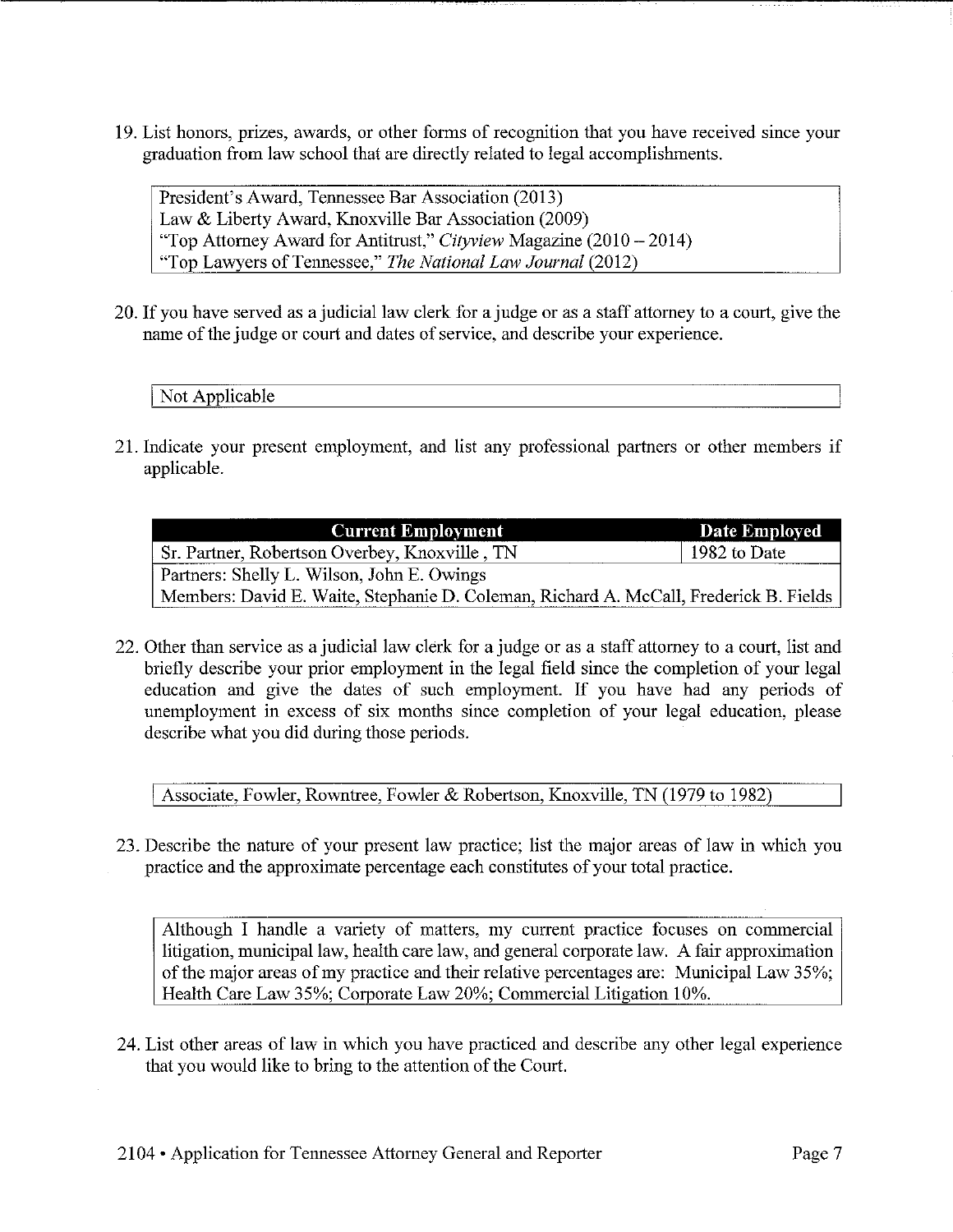Over the years, I have had a focus in antitrust and trade regulation law and have been recognized the past five years as a 'Top Attorney" in Antitrust Law by *Cityview* magazine.

25. If you have practiced in proceedings before administrative boards or commissions, state the agencies and the approximate number of proceedings in which you appeared before each agency. Of that total, indicate in how many you appeared as sole counsel, how many as chief counsel, and how many as associate counsel.

| Agency                                   | Total | <b>Sole Counsel</b> | <b>Chief</b><br>Counsel | Assoc.<br><b>Counsel</b> |
|------------------------------------------|-------|---------------------|-------------------------|--------------------------|
| Health Services $\&$                     |       |                     |                         |                          |
| Development Agency                       |       |                     |                         |                          |
| Department of Labor, $\vert$ 6 (approx.) |       | o                   |                         |                          |
| Unemployment                             |       |                     |                         |                          |
| Compensation                             |       |                     |                         |                          |

26. If you have handled matters that have been arbitrated or mediated, state the approximate number. Of that total, indicate in how many you were involved as sole counsel, how many as chief counsel, and how many as associate counsel.

| ----<br><b>Approx. Number</b> | Sole C<br>ounsel | <b>Thieft</b><br>Lounsel | Assoc. C<br>Dounsel |
|-------------------------------|------------------|--------------------------|---------------------|
|                               |                  |                          |                     |

27. Please describe your trial court experience during the past ten years. Approximate the number of trial court matters in which you appeared. Of this total, state the number that was before a federal court, the number that was before a Tennessee court of record, and the number that was before a Tennessee court that was not of record (general sessions, municipal). State the approximate percentage of these matters that were criminal, and the approximate percentage that were civil. Indicate in how many matters you were sole counsel, how many you were chief counsel, and how many you were associate counsel. Please indicate the approximate percentage of your cases that were tried to resolution, how many were dismissed upon pre-tiial motion, and how many were settled prior to trial.

Due to my service in the General Assembly over the past fourteen year, I have limited my trial work. Prior to being elected to the General Assembly, I appeared in court on a more regular basis. During my time in the General Assembly, I have had one major antitrust case in federal court that was resolved by mediation and a major minority shareholders action in Chancery Court that was resolved after two days of trial. I am counsel of record in several state court matters at the present time. Prior to my service in the General Assembly, I appeared in approximately twenty civil proceedings in federal courts, including the U.S. District Courts for the Eastern and Middle Districts of Tennessee and the Eastern District of Virginia. In addition, I represented corporate and individual clients in approximately half-dozen federal grand jury investigations in the U.S. District Courts for the Eastern District of Tennessee and the Eastern District of Kentucky. I reasonably estimate that I have appeared in 500 different matters in Tennessee courts of record.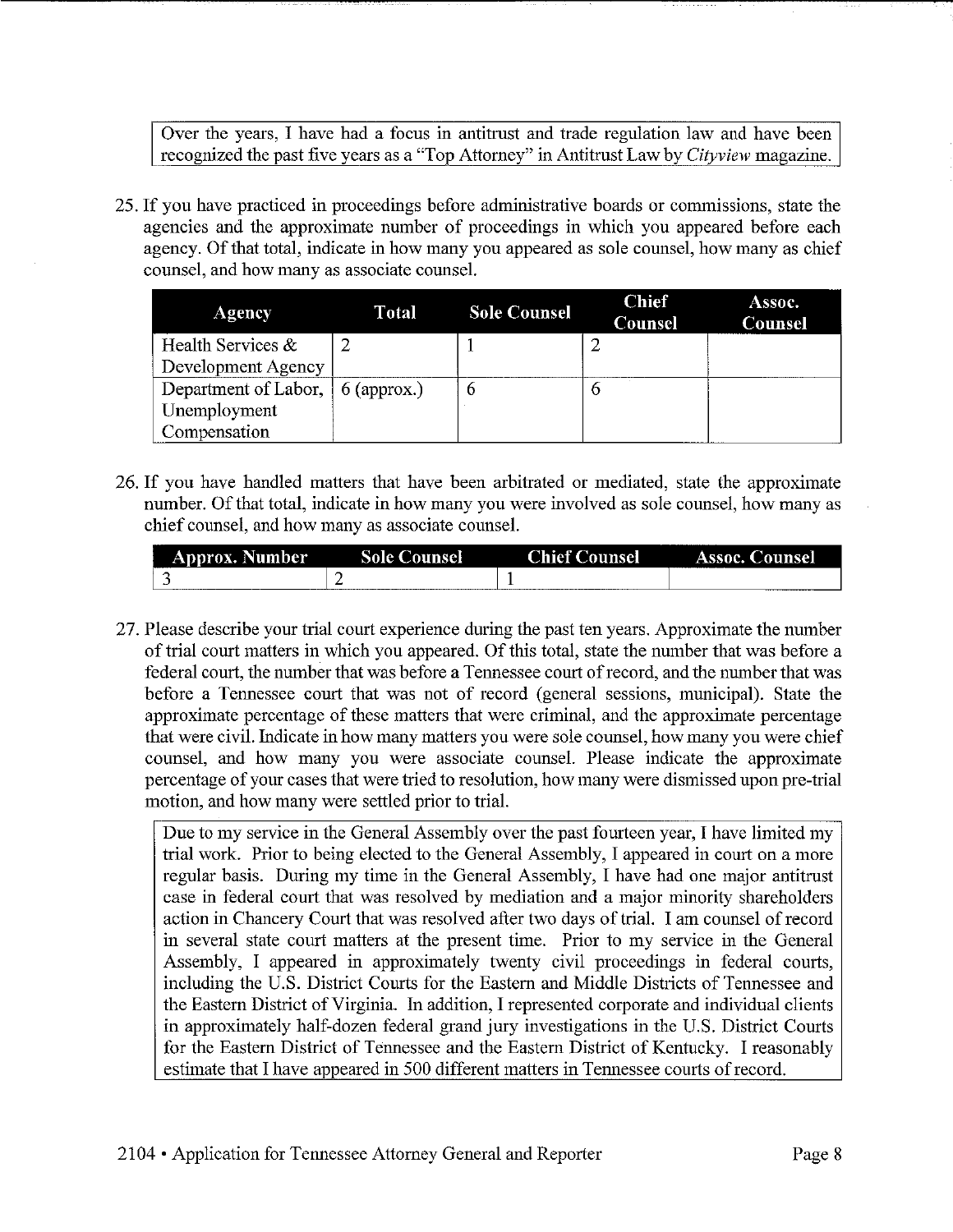28. Please describe your appellate court experience. Approximate the number of matters in which you appeared as counsel of record in Tennessee appellate courts, the number in federal courts, and the number in other states. Give the approximate percentage that were criminal and the approximate percentage that were civil.

I have appeared as counsel of record in approximately a dozen appeals in Tennessee appellate courts and one in federal court. All cases were civil.

29. List any noteworthy cases you handled as an attorney before mediators, arbitrators, administrative agencies, trial courts, or appellate courts. As to each case, please : (I) give the date or period of the proceedings; (2) identify the court or agency; (3) summarize the substance of the case; and (4) explain why the case is significant.

From the standpoint of the court's publishing its opinion, I would cite the following as being noteworthy:

A.G. Rogers v. Merck & Co., Inc., 498 F. Supp. 5 (E.D. Tenn. 1980), *ajj'd per curiam.*  This is a case in which our firm represented the defendant in an antitrust action. The trial court directed a verdict in our client's favor and the plaintiff appealed. I was the principal author of the brief and argued the case before the Sixth Circuit. The District Court held and the Sixth Circuit agreed that proof of complaints by a dealer's competitors to the manufacturer is not sufficient to establish a conspiracy under Section 1 of the Sherman Act.

Oceanics Schools, Inc. v. Barbour, 112 S.W.3d 135 (Tenn. Ct. App. 2003), *perm. app. den.* This is a case in which I was the principal attorney for a client who sought to pierce the corporate veil in an effort to enforce a judgment in the amount of \$929,815.55, originally obtained by the client in the District Court of Ponta Delgada, Azores, Portugal, and later domesticated in Knox County, Tennessee, against the corporate judgment debtor's sole shareholder. The trial court found in favor of our client and pierced the corporate veil. In an opinion written by Judge Charles D. Susano, the Court of Appeals affirmed. It is believed that his opinion remains the leading authority in this state in regard to actions to pierce the corporate veil.

Threadgill v. Threadgill, 740 S.W. 2d 419 (Tenn. Ct. App. 1987), perm. app. den. This is a case in which I was the sole attorney at trial for a plaintiff seeking to recover an arrearage of alimony against her ex-husband. The ex-husband counterclaimed seeking modification in alimony, child support, and custody of the parties' minor children. I also wrote the appellate brief and argued the case before the Eastern Section. The Court of Appeals agreed with our position that the trial court erred in granting the defendant a retroactive reduction of alimony. The Court held that the statutory factors applicable in the initial granting of support must be taken into consideration in determining whether has been a change of circumstances requiring a modification in the level of support.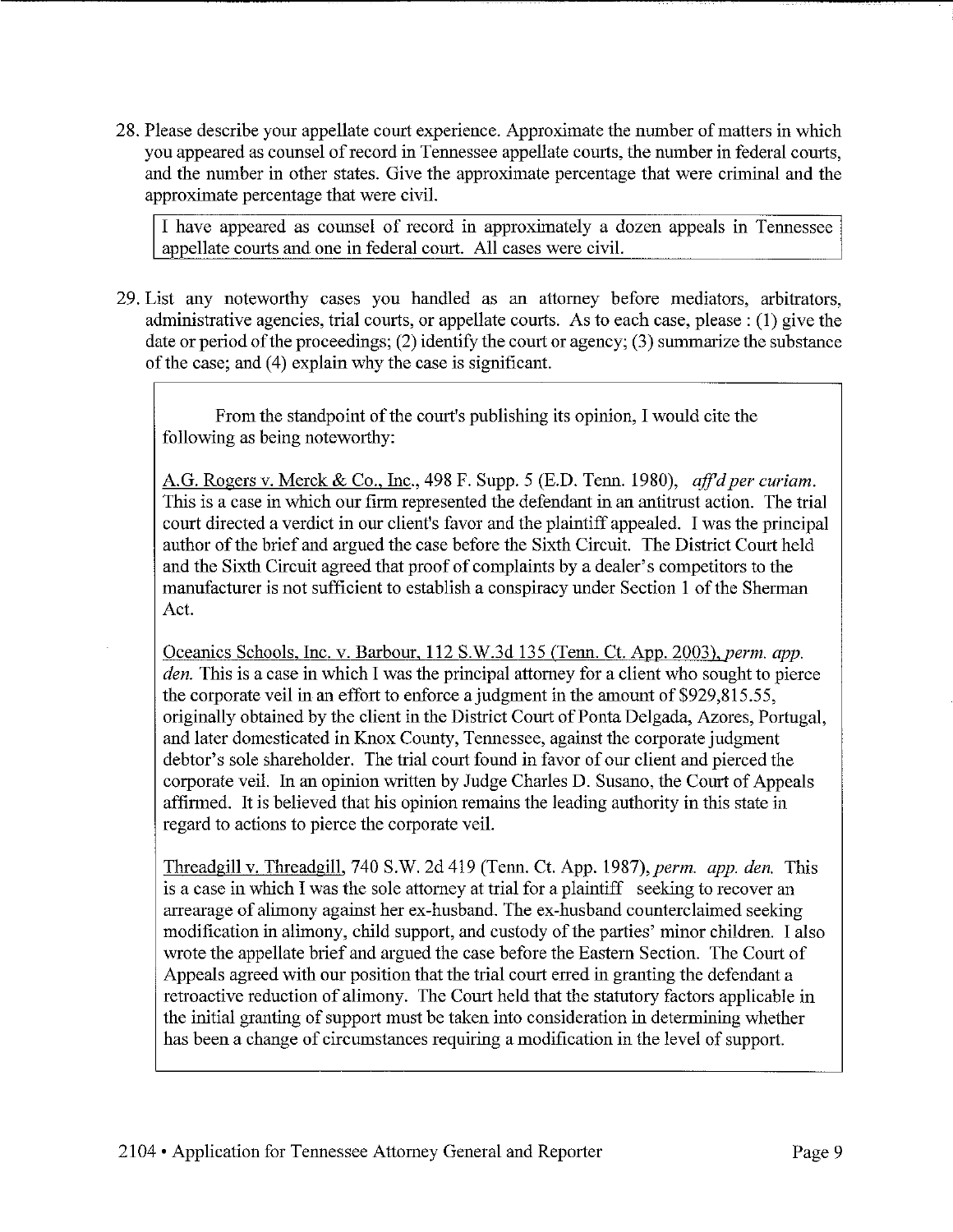McGann v. United Safari, Inc., 694 S.W. 2d 332 (Tenn. Ct. App. 1985), perm. app. den. This is a case in which I was sole attorney at trial and on appeal for a defendantfranchisor in a case involving breach of a franchise agreement. The Court of Appeals affirmed the trial court's decision in favor of my client. The Court's opinion deals with waiver of a contractual limitation.

In addition to the cases cited above, I would list the following matters as being noteworthy:

In 1995, I represented a foreign-born physician before a hospital's peer review panel. The physician was threatened with the loss of privileges. There were various issues in this preceding, including whether the hospital's adverse action against the physician was motivated, in whole or in part, because of his minority status. This issue was significant because approximately a year or two previously I had been consulted by another foreignborn physician who was denied privileges at the same hospital. Other issues involved whether the peer review process was insulated from court review for violation of the antitrust laws and whether the hospital had complied with due process in the peer review proceeding.

Between 1984 and 1988, I represented an automobile manufacturer in a series of cases in which the plaintiffs sought revocation of acceptance for breach of warranty under the Uniform Commercial Code. In each case, we raised the defense of lack of privity, arguing that, absent a buyer-seller relationship, a purchaser is not entitled to revoke acceptance against a manufacturer. This issue had been litigated in various other jurisdictions, but there was not a reported decision on point in Tennessee. In Parks v. Ford Motor Company, Civil Action No. 80324, decided June 20, 1984, Reed v. Ford Motor Company, Civil Action No. 76621, decided April 30, 1985, and Yadon v. East Tennessee Motor Company, Civil Action No. 89537, decided April 6, 1987, different Chancellors of the Chancery Court for Knox County concluded that revocation of acceptance was not among the remedies freed of the privity requirement by *Tennessee Code Annotated,* §29-34-104. The Courts found that revocation of acceptance under *Tennessee Code Annotated,* §47-2-608 was a proper remedy as against the seller of goods but that the manufacturer could not be reached on this theory of liability. The Yadon case was appealed to the Court of Appeals, Eastern Section, and the Court affirmed the trial court's ruling that revocation of acceptance is applicable only against a seller of goods and not a manufacturer who was not the purchaser's immediate seller. *See:* Yadon v. East Tennessee Motor Company, No. 747 (Tenn. Ct. App. filed March 7, 1988).

In DeBow v. Sledge, Civil Action No. 1-228-95, Circuit Court for Knox County, Tennessee, filed April 10, 1995, and tried before a jury September 1997, a significant issue was whether a general and vascular surgeon was competent to testify as to the standard of acceptable professional practice in regard to a cardiologist performing a heart catheterization. The issue of the surgeon's competency to testify was raised in pre-trial motions that were denied. At trial, I moved to *voir dire* the surgeon as to his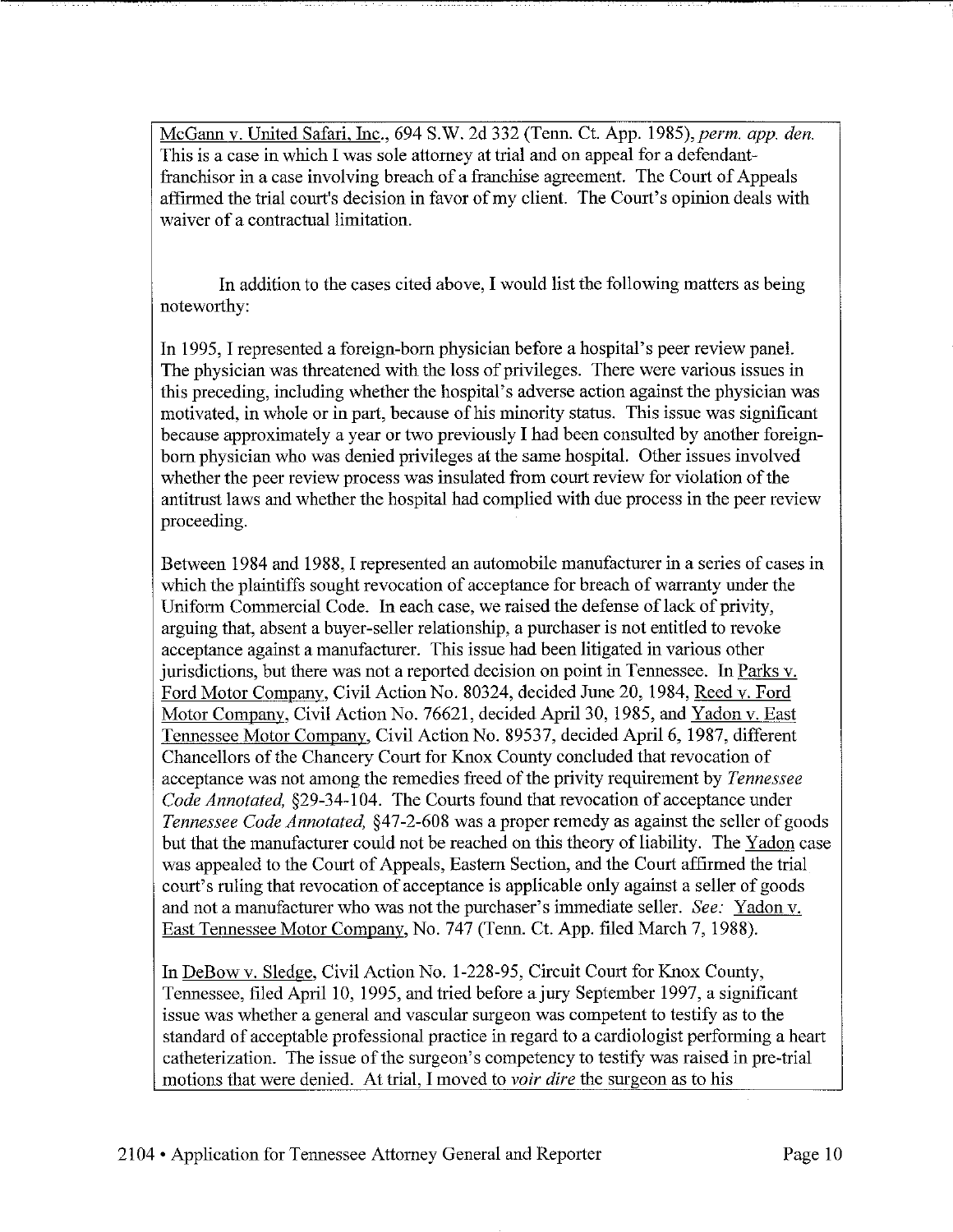qualifications, following which the court excluded the surgeon's testimony. The exclusion of the surgeon's testimony had a significant impact on the outcome of the case.

In 1989 and 1990, I represented a soft drink bottler that was the subject of two federal grand jury investigations for possible violation of the Sherman Antitrust Act. During this representation, several important issues were raised; among them were: what constitutes a "contract combination or conspiracy in restraint of trade"; the Fifth Amendment's privilege against self-incrimination; and, the extent of the attorney-client privilege.

30. If you have served as a mediator, an arbitrator, or a judicial officer, please describe, including the dates, the courts or agencies involved, whether you were elected or appointed, and a description of your duties.

I have been appointed on two occasions as a Special Master. Both matters were resolved prior to any hearings.

31. If you have served as a mediator, an arbitrator, or a judicial officer, please list any noteworthy cases you handled in these capacities. As to each case: (1) give the date or period of the proceedings; (2) identify the court or agency; (3) summarize the substance of the case; and (4) explain why the case is significant.

Not applicable.

32. Describe the *pro bona* service you have given throughout your legal career, and describe activities in which you have been involved that demonstrate commitment to equal justice and equal access to justice.

The Pro Bono Project. The Pro Bono Project (formerly called the Volunteer Legal Assistance Program) is a joint effort of the Knoxville Legal Aid Society and the Knoxville Bar Association. Clients are screened for eligibility before placements are made. I serve on the Project's family law, torts, and miscellaneous panels. I have handled matters ranging from consumer fraud to drivers' license revocation. I have currently agreed to represent a mother in her efforts to be appointed conservator for her severely disabled daughter.

Additionally, as managing partner at Robertson Overbey, I have attempted to foster an environment that supports pro bono service. Attorneys are encouraged to treat pro bono work on par with billable service; and in addition to several individual awards over the years throughout the firm, the Pro Bono Project awarded Robertson Overbey its Law Firm of the Year Award in 2011 for service to those in need.

Mentor for the Moment. Mentor for the Moment is a project of the Knoxville Bar Association. The project pairs attorneys who have questions or problems in a particular area of expertise with the guidance of a more experienced mentor attorney. The program provides lawyers with a vehicle to fulfill their professional obligation to assist in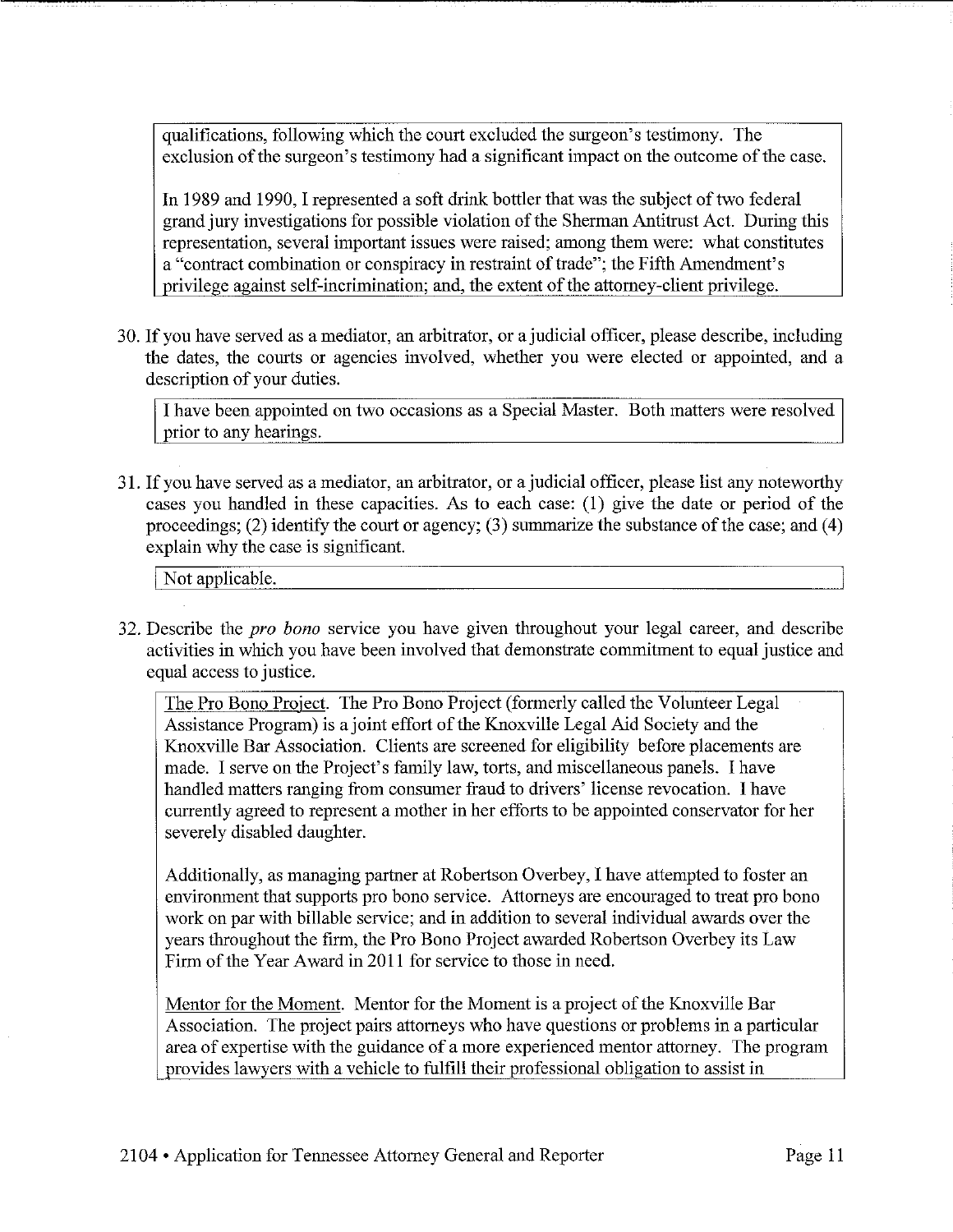improving the legal profession. I volunteer for this program in the areas of antitrust, litigation and hospital and health care.

The Diocese of East Tennessee. As Chancellor of the Episcopal Diocese of East Tennessee for ten years, I served, according to the Church's Canons, as legal counsel to the Bishop, Diocesan Convention, and Bishop and Council. The actual work goes beyond what is stated in the Canons, and I make myself and the resources of my firm available to parishes, missions, and other organizations of the Diocese. I am also available to priests, deacons, and members of vestries and mission councils for legal advice and consultation.

#### 33. List any legal articles or books you have published.

Not Applicable.

34. List any law school courses, CLE seminars, or other law-related courses that you have taught within the last three years.

In the fall of 2013, as an adjunct professor at the University of Tennessee College of Law, I taught the school's inaugural course in State & Local Government.

On September 24 of this year, I am scheduled to speak to the 2014 Lawyers as Leaders Class at the University of Tennessee College of Law. This will be my third year to be invited to speak to the leadership class led by George T. Lewis, III, and Dean of the Law School, Douglas Blaze.

For the past fourteen years, I have given the Annual Legislative Update of the Knoxville Bar Association. The Legislative Update has also been given to the Sevier and Blount County Bar Associations, although not on an annual basis. I have further presented Legislative Updates during the past two years at the annual meeting of the Tennessee Bar Association and two years ago at the Judicial Conference.

For three out of the past four years, I have presented a legislative update to the East Tennessee Lawyers Association for Women (ETLA *W).* 

For the past three years, I have been a participant in the CLE seminars put on in Nashville by the Tort & Insurance Section of the Tennessee Bar Association.

3 5. List any presentations you have made to civic groups on legal topics within the past three years.

During the past fourteen years, I have given legislative updates to various civic groups in Sevier and Blount County, including appearing before the Kiwanis Club of Maryville on August 5, 2014.

36. State any other information about your legal experience that may reflect positively or adversely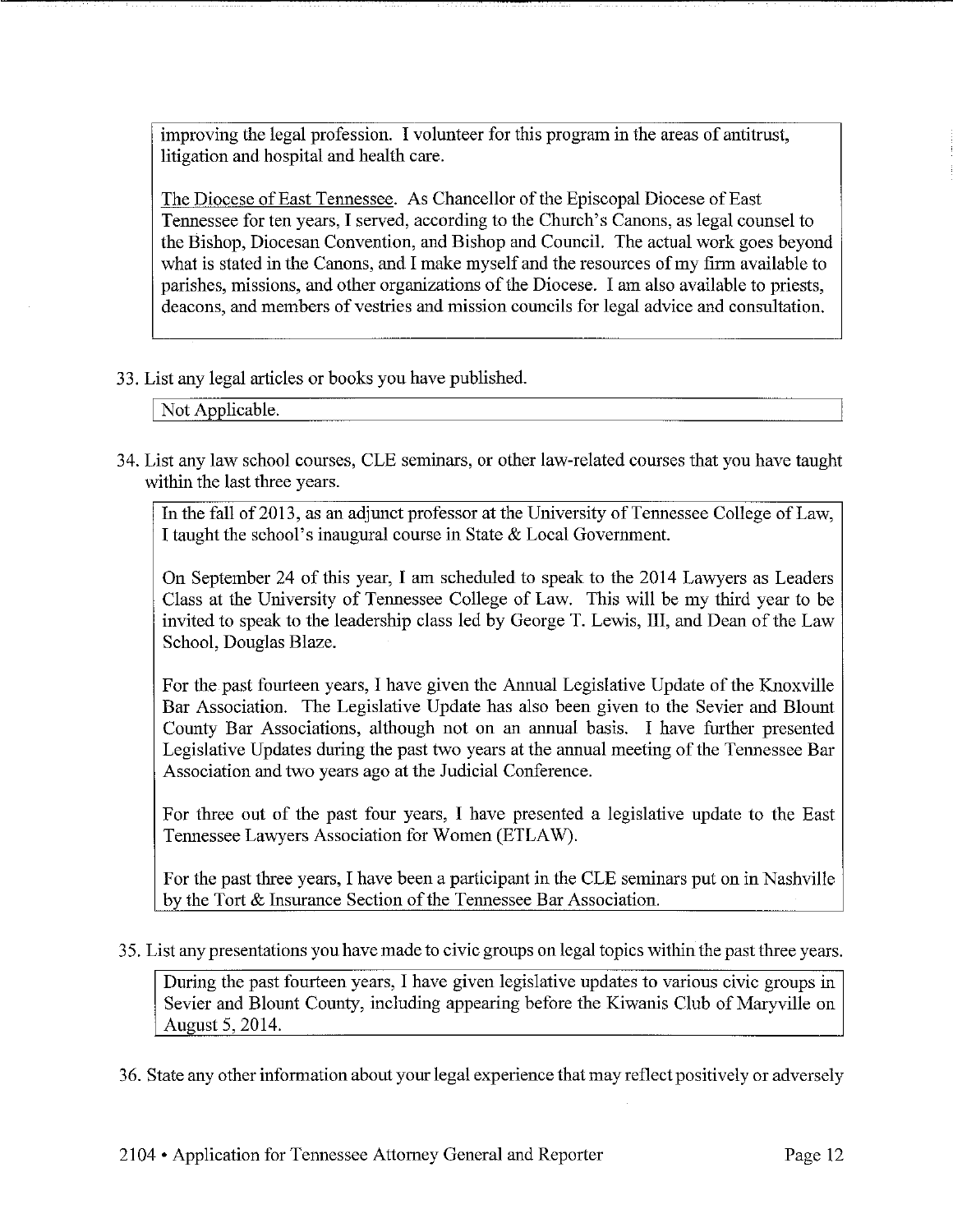on you or that you believe should be disclosed in connection with your application for Attorney General and Reporter.

I believe there are two facets of my legal experience that may reflect positively on this application. First, as shown above, I have handled a wide array of legal matters from domestic relations to antitrust and trade regulation to grand jury investigations. The Attorney General supervises and participates in a wide array of legal matters. Second, from at least 2000 to recently, I have been the managing partner of a growing and vibrant law firm. The Attorney General manages what, in essence, is a large and vibrant law firm. I believe that my legal background and experience over a wide array of cases and the management of a growing and vibrant law firm are factors that should be considered in connection with this application.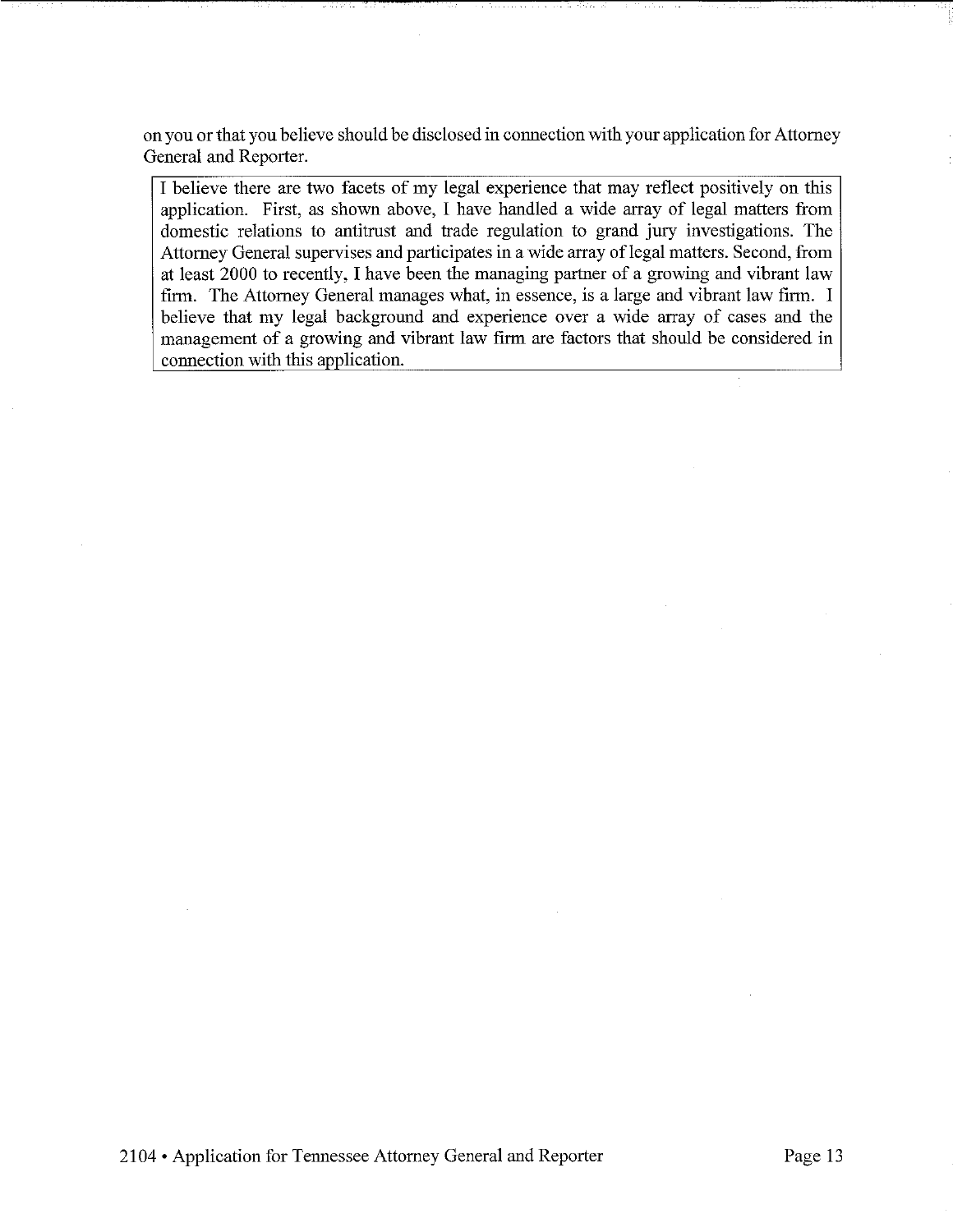### **NON-LEGAL/CIVIC INFORMATION**

37. Describe any occupation, business, or profession other than the practice of law in which you have ever been engaged. Please give details, including approximate dates.

From 1982 to 1990, I served on the Board of County Commissioners for Blount County, Tennessee. From 2000 to date, I have served as a member of the Tennessee General Assembly.

Other than as an investor and not including the foregoing public service, I have not been engaged in any occupation, business, or profession other than the practice of law. My wife and I have rental property located out of state, and I previously (more than twenty years ago), along with my law partners at the time, had an interest as an investor in a distribution business involving an ice cream substitute.

38. If your current income is derived from sources other than the practice oflaw, specify the other income sources and the approximate percentage of your total income each source represents.

Practice of Law – 85%; Service in General Assembly – 13%; Investments –  $2\%$ .

39. If you are now an officer, director, or major stockholder (5% or more) of any for-profit organization or you are otherwise engaged in the management of any for-profit enterprise, please give details, including the name and nature of the organization, your position, the nature of your duties, and your term of service. If you are selected as Attorney General and Reporter, and you would consider continuation of your involvement, please address whether such continuation would be a conflict of interest.

I am currently on the advisory board of a fmancial institution and would resign that position if selected as Attorney General and Reporter. I am a partner in a law firm and would likewise end my interest in the law firm.

40. List all non-profit organizations other than legal professional associations to which you have belonged within the last ten years, including civic, charitable, religious, educational, social, and fraternal organizations. If you have held an office in any of these non-profit organizations, please give titles and approximate dates. If you have received any honors, prizes, awards, or other fonns of recognition in counection with your participation in such non-profit organizations, please list.

I See Attachment A.

41. If you are selected for this position, how much of your current level of civic and community involvement do you feel that you could continue?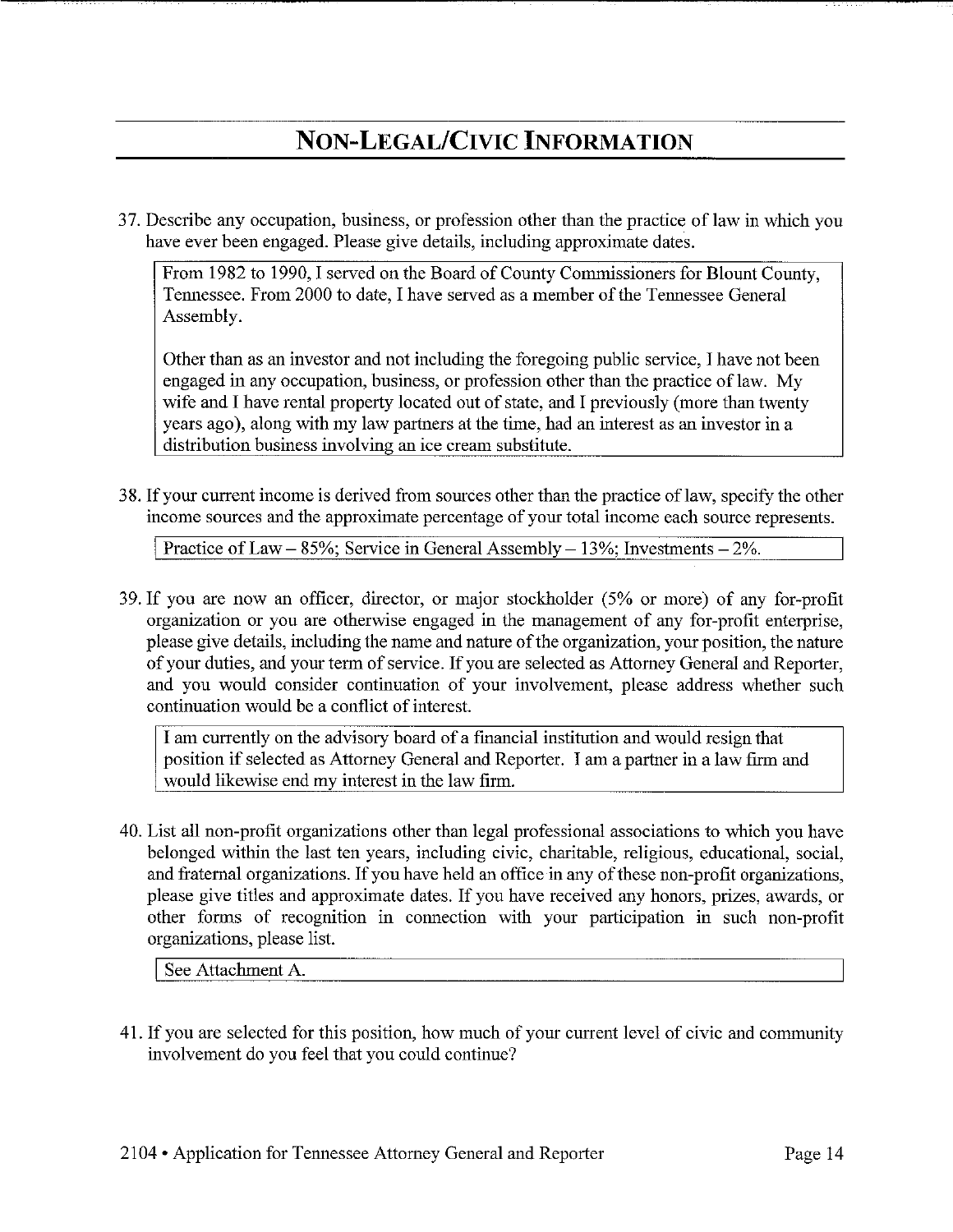I believe my current level of civic and community involvement would be difficult to sustain if selected for this position. Nonetheless, involvement in civic and community activities and my church has always been a part of my life, and I would hope to continue to be involved in those activities consistent with fulfilling the duties and responsibilities of office. The last 14 years have taught me to balance competing interests for my time, and I expect I would be able to balance the position of Attorney General with meaningful civic involvement as I always have.

42. If you have ever belonged to an organization, association, club, or society which limits its membership to those of any particular race, religion, national origin, or gender, please list the organization and describe the basis of the membership limitation. Do not include organizations formed for a religious purpose, such as a church or synagogue. Please address whether you would withdraw from any such organization if you are selected as Attorney General and Reporter.

No.

43. If you have served in a fiduciary capacity other than as a lawyer representing clients, please describe.

I was named as executor under the Last Wills & Testaments for my maternal grandparents, my father, and my mother. I declined the appointment for my mother's estate in favor of my older brother. I was also appointed attorney-in-fact for my parents and maternal grandparents.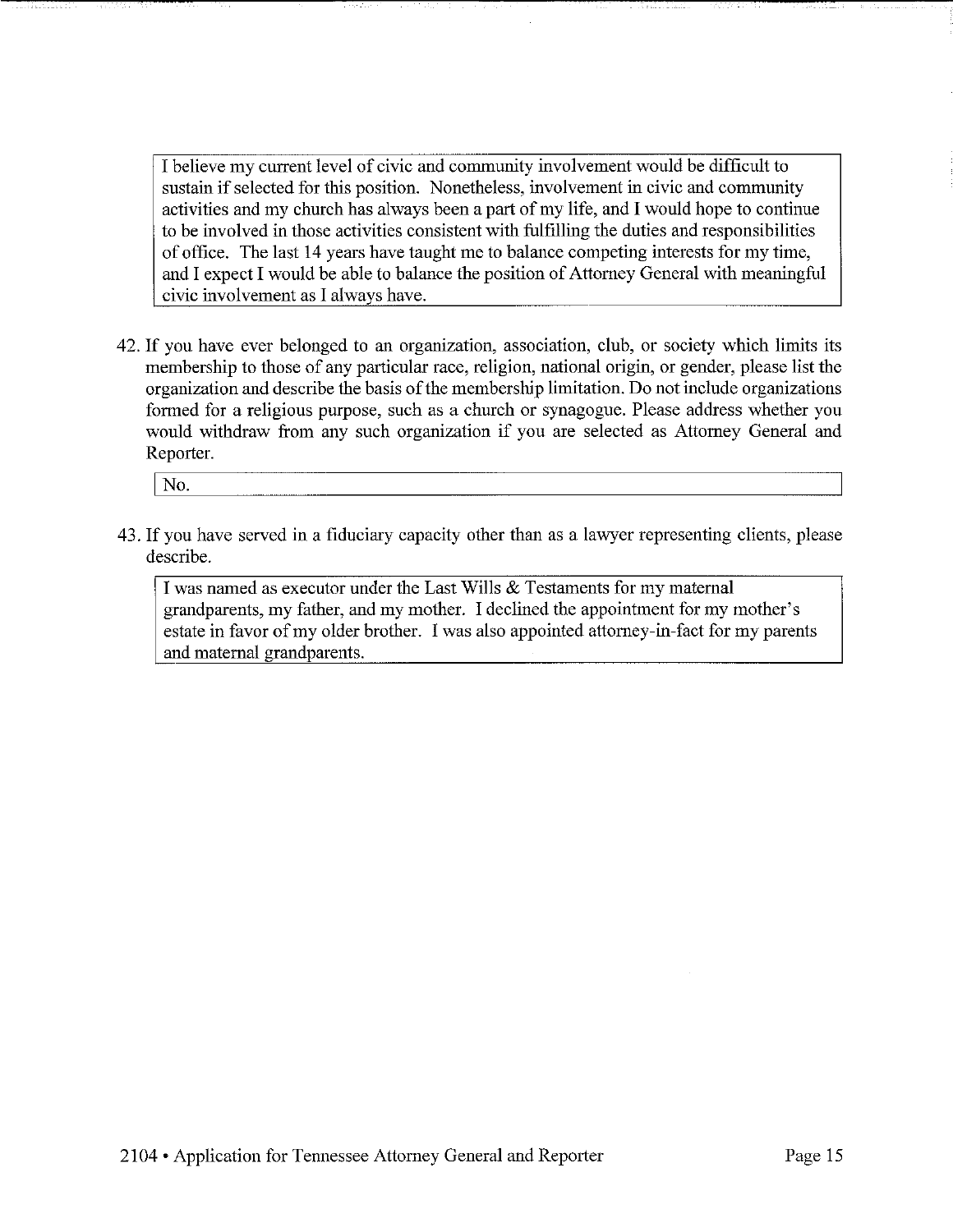### **MANAGEMENT AND GOVERNMENT EXPERIENCE**

44. Describe your management philosophy and your views on delegation to subordinates.

I believe in a collaborative and deliberative discussion of the issues or matters under consideration and including those people involved or effected by the decision in the process. When a decision is reached, it should be clearly articulated so that all concerned will have a clear understanding of the resolution. I believe getting matters into the hands of team members and colleagues who are best able to perform the task at hand. This approach builds camaraderie by making all in the organization a part of the team.

45. Describe any management experience you have had in the legal profession, such as managing attorneys, paralegals, and legal support staff. Approximate the number of persons over whom you had management responsibilities, and indicate whether your experience included preparing and managing a budget.

I have been a partner in my law firm since the age of 27. Over most of those years, I have served as the managing partner, which has involved the hiring and management of attorneys and support staff. We have intentionally remained a small law firm, generally employing 14 to 15 persons, counting attorneys, paralegals and legal support staff. I have particularly enjoyed working with and mentoring new lawyers and providing them with opportunities for direct client contact and court experience. The management of a law firm has also included budget preparation and monitoring monthly income and expenses.

46. Describe any management experience you have had in federal, state or local government. Approximate the number of persons over whom you had management responsibilities, and indicate whether your experience included preparing and managing a budget.

For the past fourteen years, I have been a member of the Tennessee General Assembly, which, collectively, has management of the state's budget, the legislature's only constitutional duty. During that time, I have been a member of the House Budget Subcommittee (2005 - 2008), the House Finance, Ways & Means Committee (2003 -2008), and the Senate Finance, Ways & Means Committee (2009 - date). The Finance Committees take the budget presented by the Governor and hold budget hearings to determine where the budget as presented is in line with the state's priorities. The Finance Committees decide upon changes to the state's budget and send a final budget proposal to the floor of each house.

Regarding management, direct staff management is limited to the assistant assigned to the member by the Speaker's office and an intern. In the House, many of us shared a staff member with other members of the legislature which, as might be imagined, requires cooperation and planning.

47. Describe any other management experience you have had. Approximate the number of persons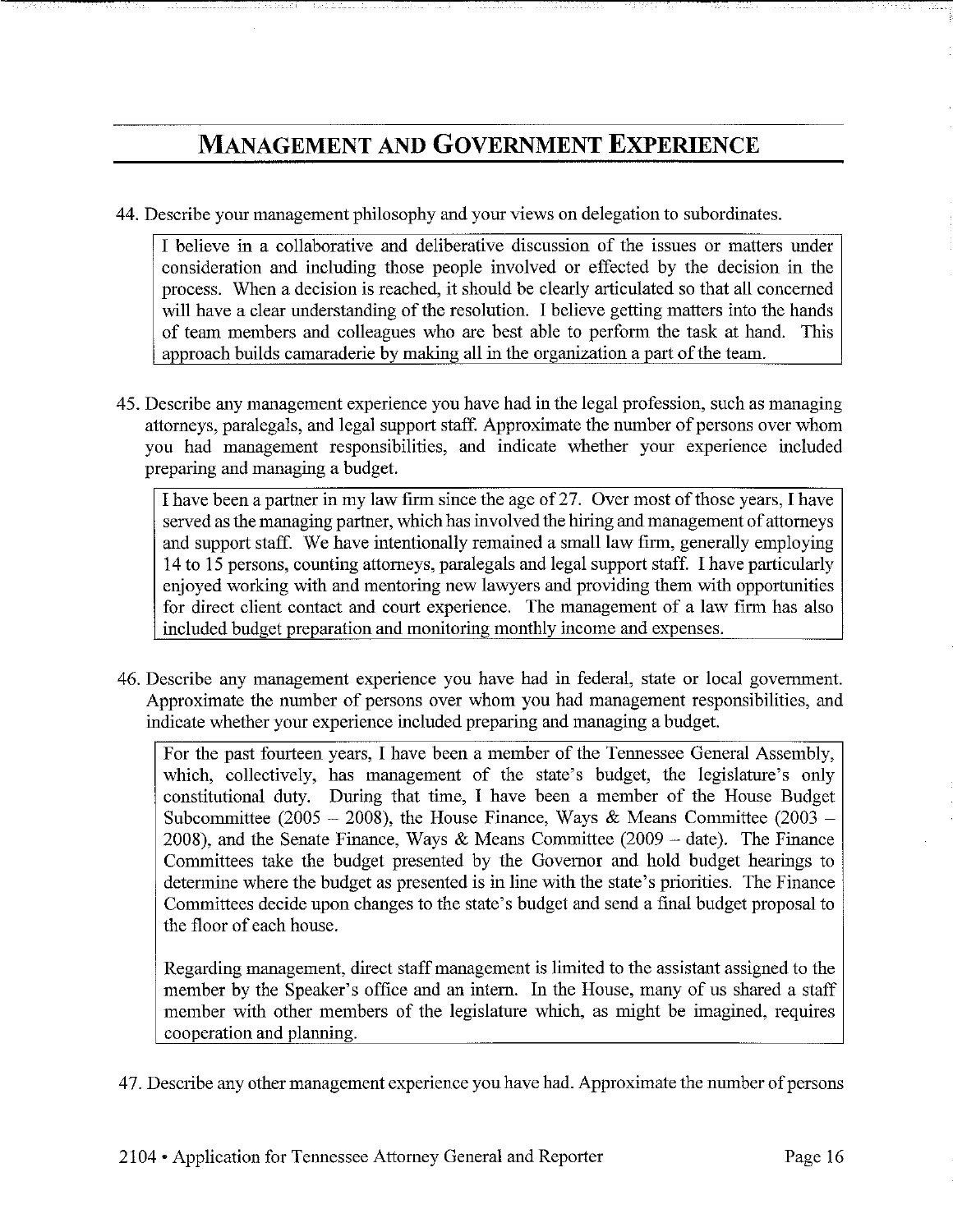over whom you had management responsibilities, and indicate whether your experience included preparing and managing a budget.

For three years in the mid-80's, I served as a member of the Vestry and Sr. Warden at St. Andrew's Episcopal Church. This service included preparation of the parish budget and working with the Rector in the management of the parish staff. Similarly, during the late 80's through a portion of the 90's, I was amember of the Bishop & Council for the Diocese of East Tennessee, which included preparing and managing the diocesan budget.

48. List any judicial or non-judicial government offices you have held, and describe your experience. Include the date, the position, whether the position was elected or appointed, and whether your responsibilities included legal matters or policy matters. If you have been a candidate for government office but were not selected, please list this as well, including date, position, and whether the position was elected or appointed.

| $2009 - Date$ | Tennessee State Senator, an elected position, responsibilities include policy<br>and legal matters. Committees: Finance, Ways & Means, Judiciary, and<br>Health & Public Welfare                                       |
|---------------|------------------------------------------------------------------------------------------------------------------------------------------------------------------------------------------------------------------------|
| $2001 - 2008$ | Tennessee State Representative, an elected position, responsibilities include<br>policy and legal matters. Committees: State & Local Government (2001-<br>2002); Finance, Ways & Means (2003-2008); Health (2001-2008) |
| 2014 to date  | Supreme Court Advisory Commission on Rules and Practice and Procedure,<br>appointed position, responsibilities include policy and legal matters                                                                        |
| 2013 to date  | Second Look Commission, appointed position, responsibilities include policy<br>and legal matters                                                                                                                       |
| 2013 to date  | Commissioner Henry's Children's Advisory Council, appointed position,<br>responsibilities include policy and legal matters                                                                                             |
| 2009 to date  | Tennessee Department of Mental Health and Substance Abuse Services<br>Statewide Planning and Policy Council, appointed position, responsibilities<br>include policy and legal matters                                  |
| 2005 to date  | City Attorney for the City of Alcoa, appointed position, responsibilities<br>include policy and legal matters                                                                                                          |
| 1994          | Candidate for Tennessee State Representative, an elected position                                                                                                                                                      |
| 1998          | Applicant to Tennessee Judicial Selection Commission for nomination to the<br>Tennessee Supreme Court                                                                                                                  |
| 1990          | Finalist for position of U.S. Magistrate for Eastern District of Tennessee                                                                                                                                             |

49. Other than as an elected or appointed official, please describe any experience you have had with the legislative or executive branches of government, federal, state, or local. Indicate whether your experience related to legal matters or policy matters.

In 1974 I served for eight months as a college intern for Carson-Newman College (now University) with U.S. Representative James H. (Jimmy) Quillen. During this time, I had various assignments, including assisting in the drafting of legislation to promote the development of geothermal steam energy.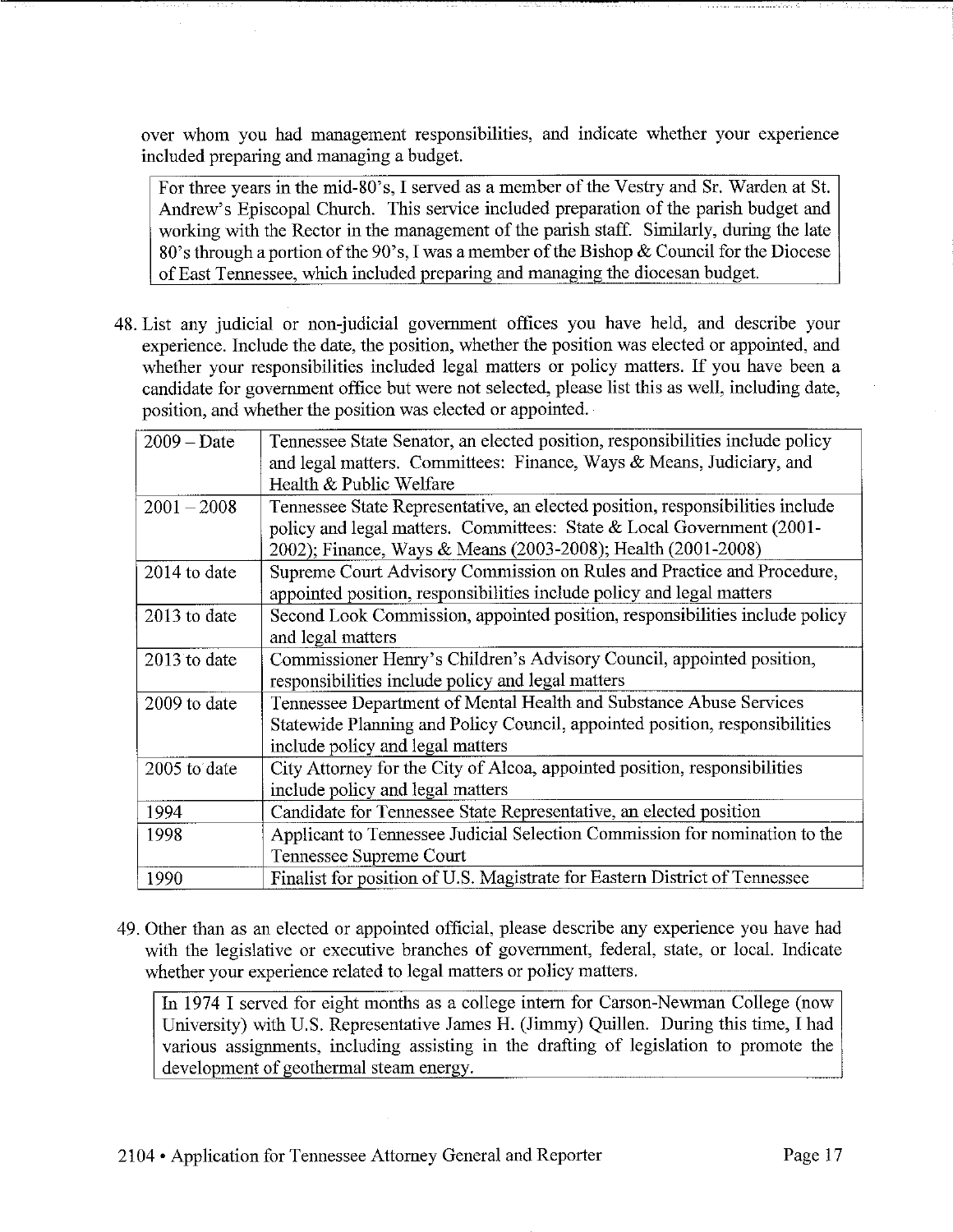50. Describe any other government experience you have had. Please indicate whether any such experience involved legal matters or policy matters.

Not Applicable

51. State any other information about your management or government experience that may reflect positively or adversely on you or which you believe should be disclosed in connection with your application for Attorney General and Reporter.

During my service as a member of the Tennessee General Assembly, I have been honored to receive various "Legislator of the Year" awards and other recognitions from many groups across the state for my work in the legislature, including the Tennessee Supreme Court, Tennessee Bar Association, Tennessee District Public Defenders Conference, and Knoxville Bar Association. I believe these reflect positively on my commitment to our system of government, the judicial system, and for those who have no one to speak for them. The awards and recognitions are listed on Attachment B.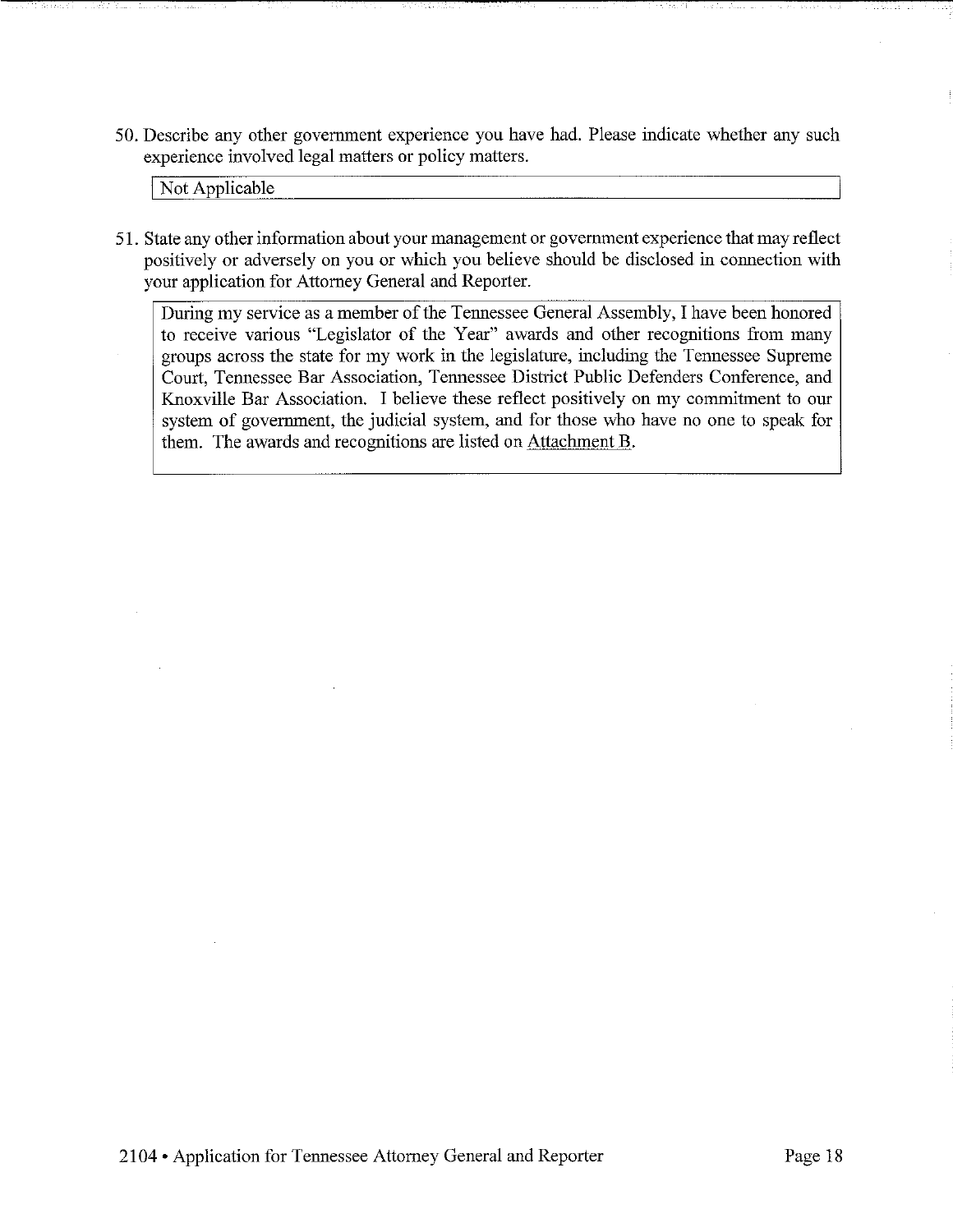52. What are your reasons for seeking this position?

For a person who has been a practicing attorney in this state for thirty-five years with experience ranging from antitrust litigation, grand jury investigations, and all manner of corporate and commercial litigation, and who also has spent a total of twenty-four years in public service, as a county commissioner and member of the General Assembly, the office of Attorney General presents a unique manner to combine his vocation and avocation. My goal in running for the offices of state representative and senator has been to make a positive difference for the people of my home state. I believe the office of Attorney General allows me the opportunity to combine a lifetime of legal and courtroom experience and public service to continue my efforts to make a positive difference in Tennessee by serving as its chief legal counsel.

53. Describe your perception of the primary duties, responsibilities, characteristics, and qualifications for the position of Attorney General and Reporter. Describe which of these may be delegated in whole or in part to subordinates and which may not.

The principal duty of the Attorney General and Reporter is to be Tennessee's chief legal office and the administrative head of the Attorney General's office. In terms of qualifications, I believe the Attorney General will be well-served by having a broad base of experience in the private practice of law. While the lack of private practice experience may not be disqualifying, I believe it is highly desirable for the state's lawyer to have actual experience in the representation of clients and courtroom experience. In terms of characteristics, I believe the Attorney General should be courtroom savvy, possess legal scholarship and acumen, have people and management skills, and be an effective communicator. While I believe there are matters, including cases of great significance for the state, in which the Attorney General should be intimately involved and personally present in either the highest court in the state or nation, many of the day to day, routine cases and case preparation should be delegated to the other attorneys in the office.

54. What is your view of the role of Attorney General and Reporter with respect to the executive branch, the legislative branch, and the judicial branch of state government?

The Attorney General & Reporter plays a critical role in Tennessee's system of government. Appointed by the Supreme Court, the Attorney General constitutionally is a part of the Judicial Branch. In practice, the Attorney General's office is autonomous and respected for its independence; that is the office's ability to make decisions and issue opinions independently of the three branches of government. While I believe the office of Attorney General should not be political - that is the role of the legislative and executive branches - I believe that office will be well-served by a person who has an understanding of the legislative and political process. It is important for the Attorney General to be able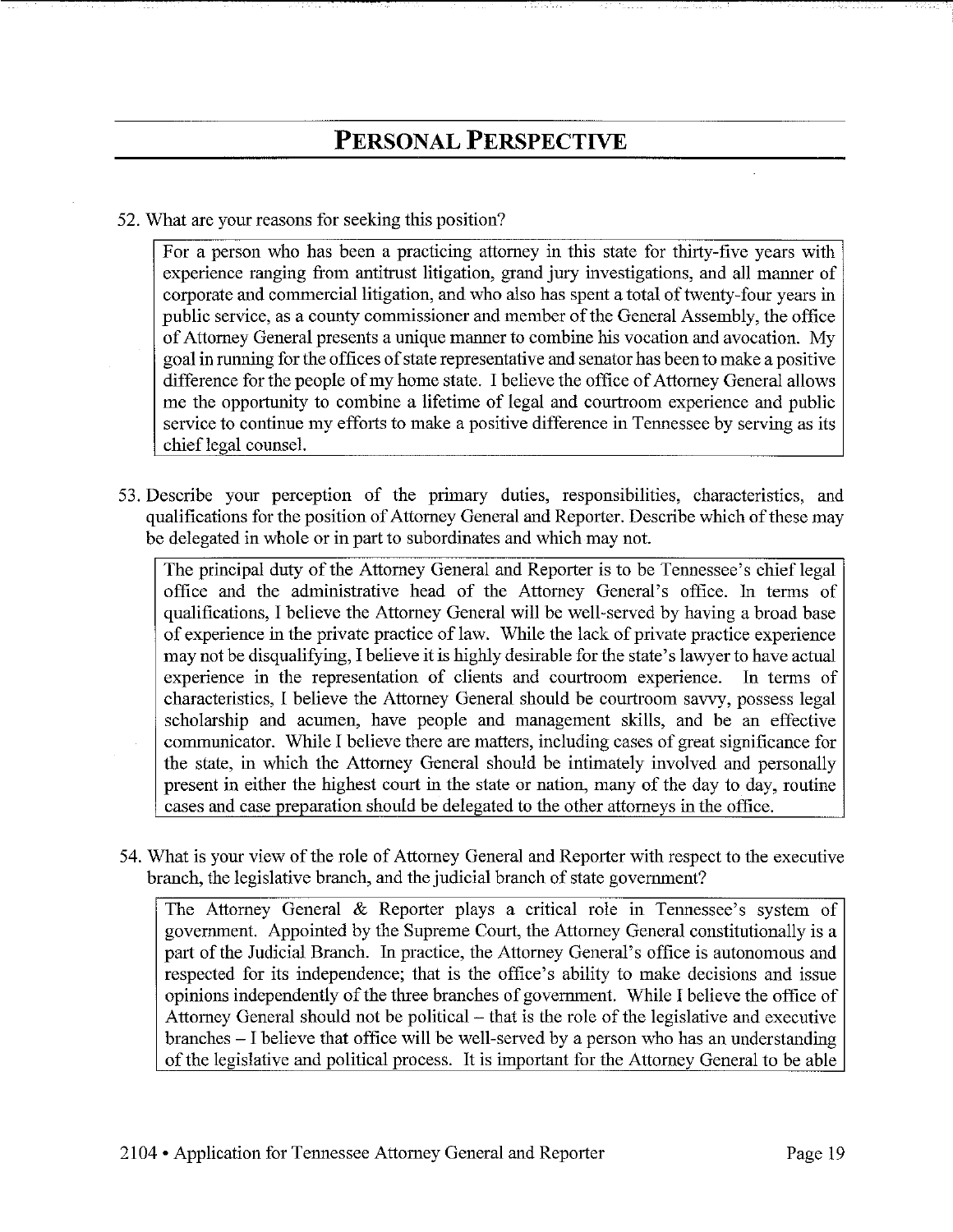to communicate effectively with the Governor's office, the legislature and members of the judicial branch and have an appreciation for how these offices work.

5 5. If selected as Attorney General and Reporter, what is your estimate of the amount of time you will actually appear in court or oral arguments in appellate matters?

While I have always enjoyed the advocacy portion of being a lawyer, including trial and appellate court appearances, I recognize the Attorney General and Reporter cannot be in the courtroom every day. Nonetheless, I believe the Attorney General should carefully select cases of significance and importance to the state, such as constitutional issues or major class action cases, for his or her personal attention and involvement, including personally being in court and presenting or sharing in the oral presentation in the State or U.S. Supreme Court.

56. If selected as Attorney General and Reporter, what will be your policy regarding personally practicing before the Tennessee Supreme Court?

As referenced in response to the preceding question, as Attorney General, I would carefully chose cases for my personal involvement and have no qualms or hesitancy about personally appearing as an advocate for the State of Tennessee before the Tennessee or U.S. Supreme Court.

57. Describe life experiences, personal involvements, or talents that you have that you feel will be of assistance to the Tennessee Supreme Court in evaluating and understanding your candidacy for this position.

Over the course of my service in the Tennessee General Assembly, I have been an advocate for the judicial system in Tennessee. I believe that advocacy is important in bringing about a better understanding across our state of the judicial system. As stated earlier this Sunnner in my remarks to the Judicial Conference, I believe everyone in the judicial system, from practicing attorneys to bar associations to judges, should have a renewed focus on communicating to the public how the judicial system operates, its role in our system of government, and that it is a co-equal branch of government. As Attorney General, I would seek to continue to address this issue. I would want to develop a program similar to the Court's SCALES program to talce to schools across the state to assist in developing a greater awareness and understanding of the judicial branch of government.

As referenced earlier, I believe the office of Attorney General will be well-served, as has the appellate courts, by consideration of an attorney who is not necessarily from a large firm but who has practiced in the trenches at the state and federal trial court level and has an appreciation for the day to day representation of clients. I believe the office will further be well-served by consideration of an attorney who has demonstrated a lifetime of commitment to the law as his vocation and a similar commitment to public service as his avocation. For myself, it would be a privilege and honor to serve in an office that combines my vocation and avocation.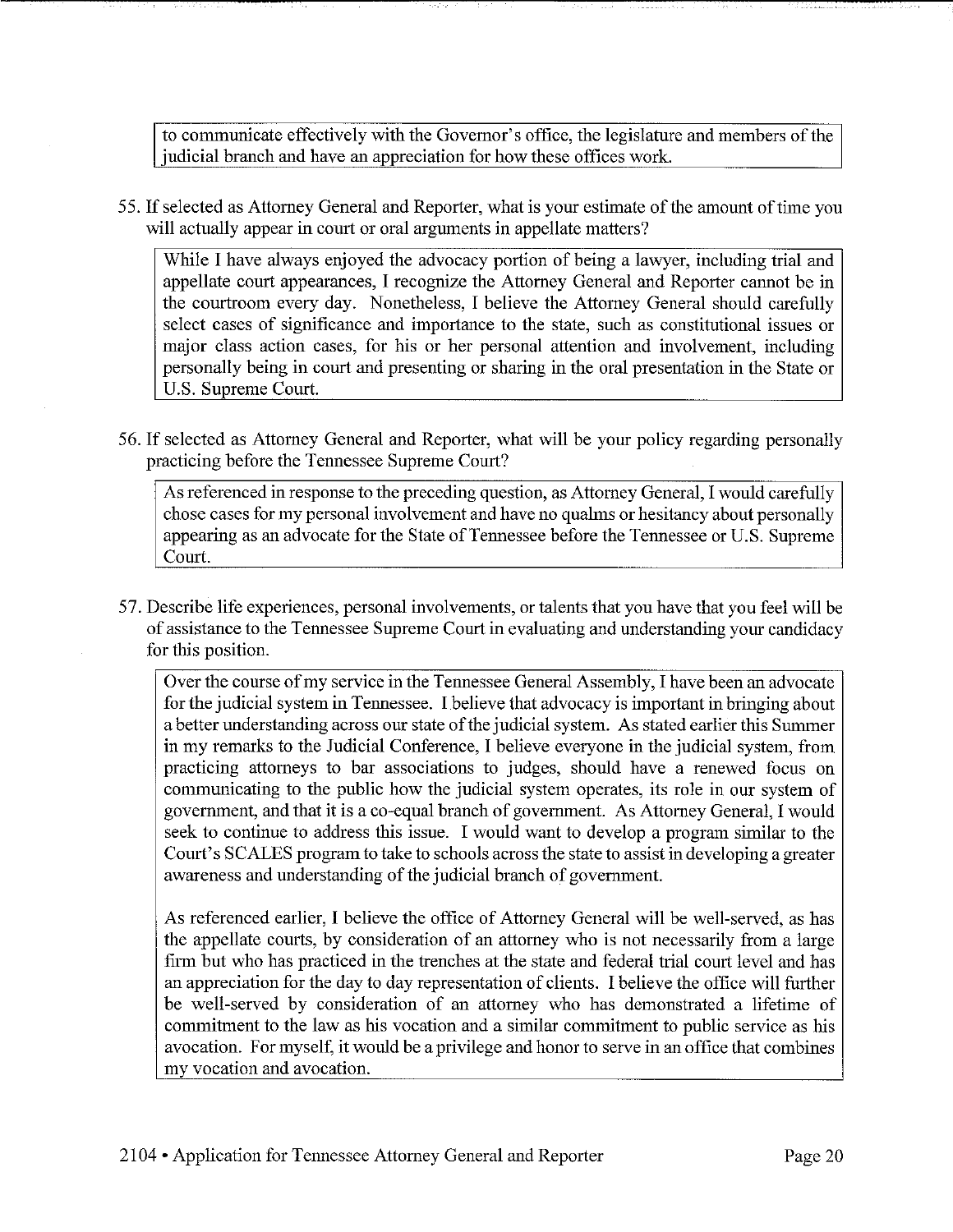Finally, I believe the Attorney General & Reporter should be approachable, willing to listen, and able to explain the positions taken. As a Senator, I have had to take many tough votes, and it is impossible to make everyone happy- sometimes neither side will be happy by a particular vote or position. But, the one thing I am consistently told by folks, including those who disagree, is that they have always found me to be approachable, willing to listen, and able to articulate the reasons for the positions I've taken or votes I've made.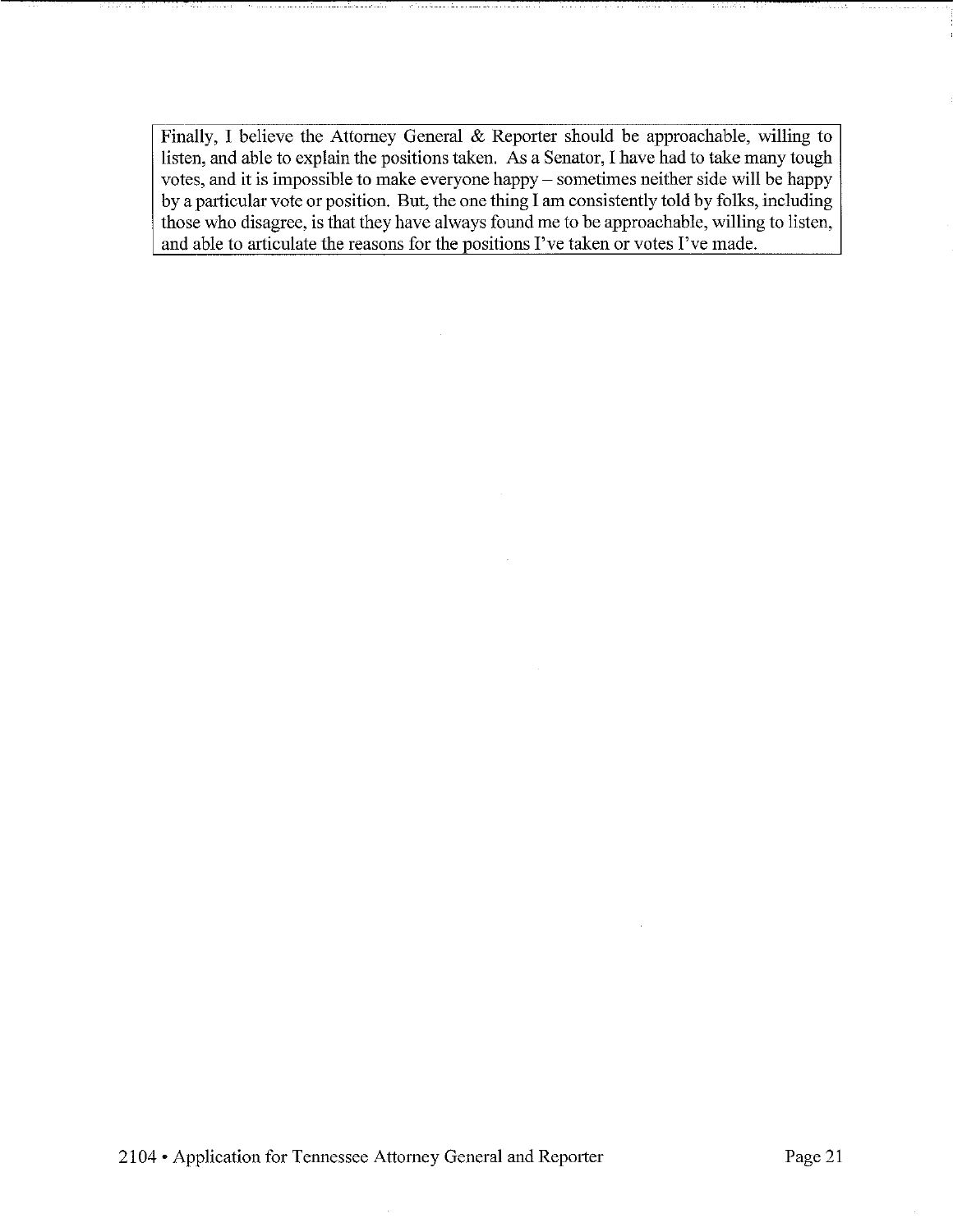### **AGREEMENT**

58. Read, and if you agree to the provisions, sign the following:

I have read the foregoing questions and have answered them in good faith and as completely as my records and recollections permit. I hereby agree to be considered for appointment for the office of Tennessee Attorney General and Reporter, and, if appointed, I agree to serve in that office. If, between the time this application is filed and the time the Court makes its final selection, there are any changes that occur in the accuracy of the information provided here, I agree to file a written notification advising the Court of the specific changes and the reasons therefore.

I understand that the information provided in this application shall be open to inspection upon filing with the Administrative Office of the Courts and that the Administrative Office of the Courts may publicize the names of persons who apply for the position of Attorney General and Reporter.

I knowingly, willingly, and without reservation waive any right or privilege of confidentiality relative to any background checks that may be performed, including, but not limited to, the Tennessee Bureau of Investigation criminal and civil background investigation, including any check of financial or credit information, conducted for the purpose of review by the Tennessee Supreme Court. I also specifically waive any rights or privileges of confidentiality otherwise conferred in relation to checks of the Board of Professional Responsibility, Board of Judicial Conduct, Board of Law Examiners, or similar entity.

Dated:  $AugvZ 25$ , 2014.

Return your completed application to: Debra Hayes Administrative Office of the Courts, Suite 600 511 Union Street Nashville, Tennessee 37219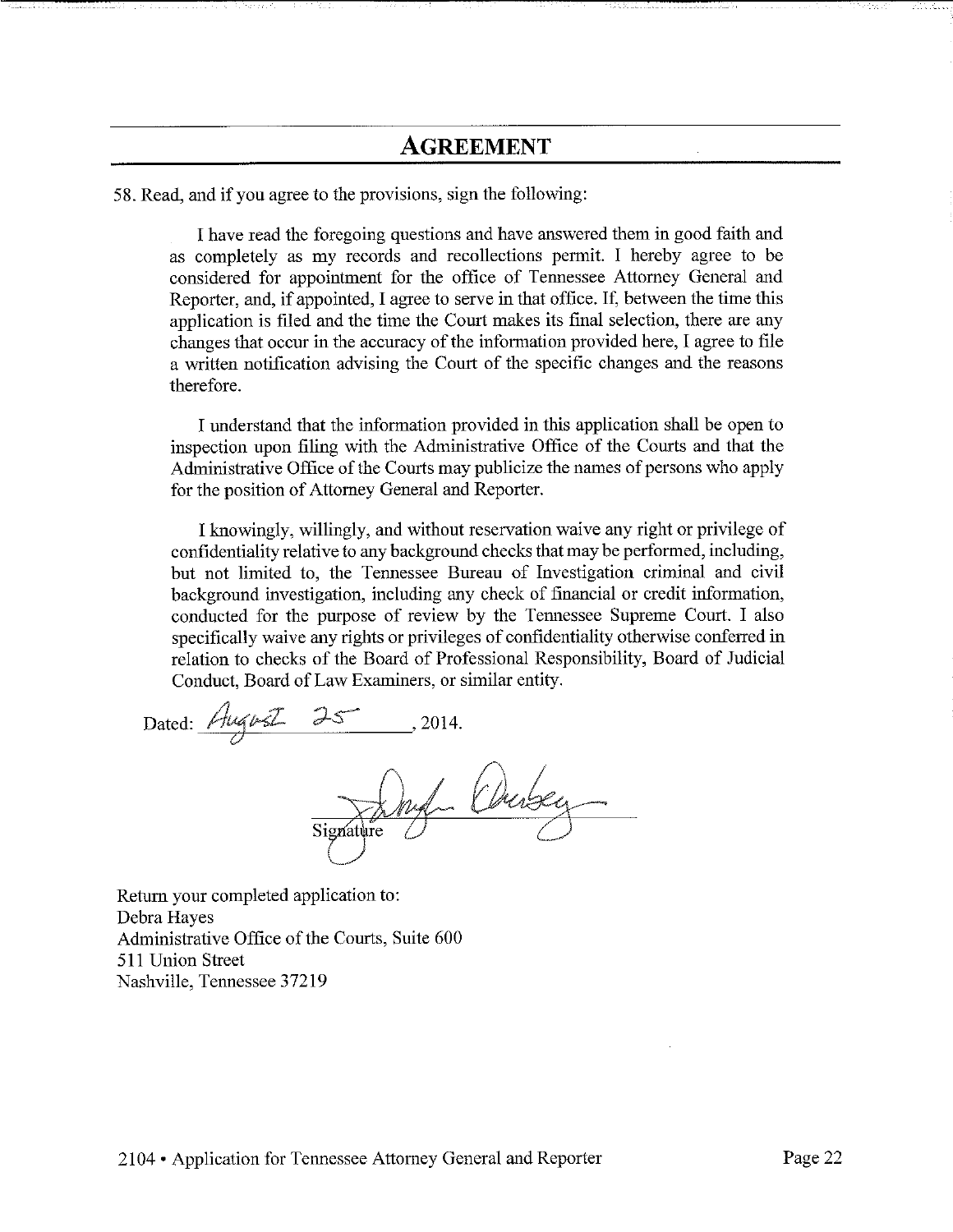#### **Attachment A**

#### **Question No. 40**

#### **List of Non-Profit Organizations**

#### **Church Activities**

- Chancellor: Episcopal Diocese of East Tennessee (1994 to 2004); President: Standing Committee (1992); Chairman: Committee on Constitution and Canons (1992 to 1995); Member: Standing Committee (1989 to 1992); Member: Bishop and Council (1987 to 1989); Chairman: Episcopate Committee (1990); Member: Commission on Ministry (1993 to 1994); Co-Chairman: Bishop's Consecration and Arrangements Committee (1991 and 1999)
- St. Andrew's Episcopal Church; Senior Warden (1984 to 1986); Member: Vestry (1984 to 1986; 2000 to 2001)
- St. Andrew's Episcopal Day School, Inc.; Chairman (1984); Treasurer (1983); Member: Board of Directors (1982 to 1984)

#### **Civic Activities**

- Maryville College Board of Directors (2010 to date)
- Maryville College Board of Church Visitors (2000 to 2004)
- Maryville College Civic Arts Center Advisory Board (2008 to 2010)
- Tennessee Intercollegiate State Legislature Governor's Council (2013 to date)
- Carson-Newman College President's Advisory Board (2004 to 2007)
- Kiwanis Oub of Maryville; President (1994 to 1995); President-elect (1993 to 1994); Member: Board of Directors (1991 to 1996); Member (1980 to date)
- Leadership Blount; Oass of 2004
- Leadership Sevier, Oass of 2009
- Presbyterian Homes of Tennessee, Inc.; Member: Board of Directors (2001 to 2007; 2009 to date)
- SunTrust Bank of East Tennessee Advisory Board (2003 to date)
- Blount County Children's Advocacy Council; Member: Board of Directors (2002 to 2009)
- Boy Scouts of America Great Smoky Mountain Council; Member: Executive Board (2005 to 2009)
- A Secret Safe Place of Newborns of Tennessee, Inc.; Co-Founder; Member: Board of Directors (2001 to date)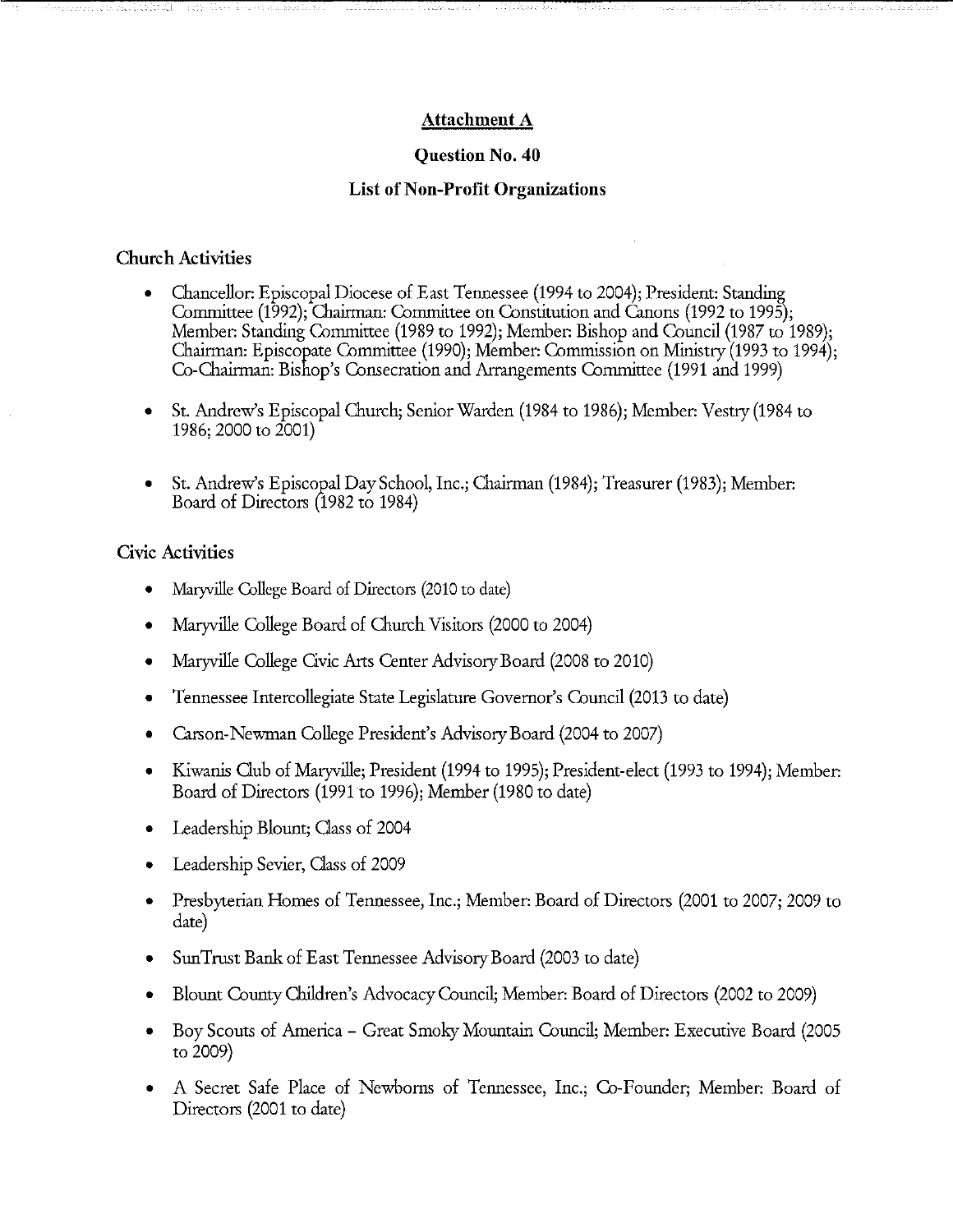- Jeff Roth Cycling Foundation; Member: Board of Directors (2007 to 2013)
- Success By Six; Member: Executive Committee (2002 to 2007)
- Blount County United Way, President (1994 to 1995); President-elect (1994 to 1995); Secretary/Treasurer (1991 to 1992); Member: Board of Directors (1989 to 1996)
- Blount County Chamber of Commerce; Member: Board of Directors (1987)
- Maryville-Alcoa College Community Orchestra Society; Chairman, Board of Governors (1990 to 1992); Vice Chairman: Board of Governors (1988 to 1990); Member: Board of Governors (1988 to 1993)
- Knoxville Museum of Art; Board of Governors (1998 to 2002)
- National Kidney Foundation of East Tennessee, Inc.; President (1992 to 1993); Presidentelect (1991 to 1992); Vice President (1990 to 1991); Member: Board of Directors (1988 to 1994)
- Blount County Public Library Board; Member: Board of Directors (1983 to 1989)
- Johnson Girls Group Home; Chairman (1985 to 1987); Member: Advisory Board (1984 to 1987)
- East Tennessee Development District Executive Committee (2006 to 2008)
- East Tennessee Human Resources Agency Policy Council (2006 to 2008)
- Sevier County Ruritan Club; Associate Member (2009 to date)
- Tennessee Civil Air Patrol; Legislative Member (2008, approx., to date)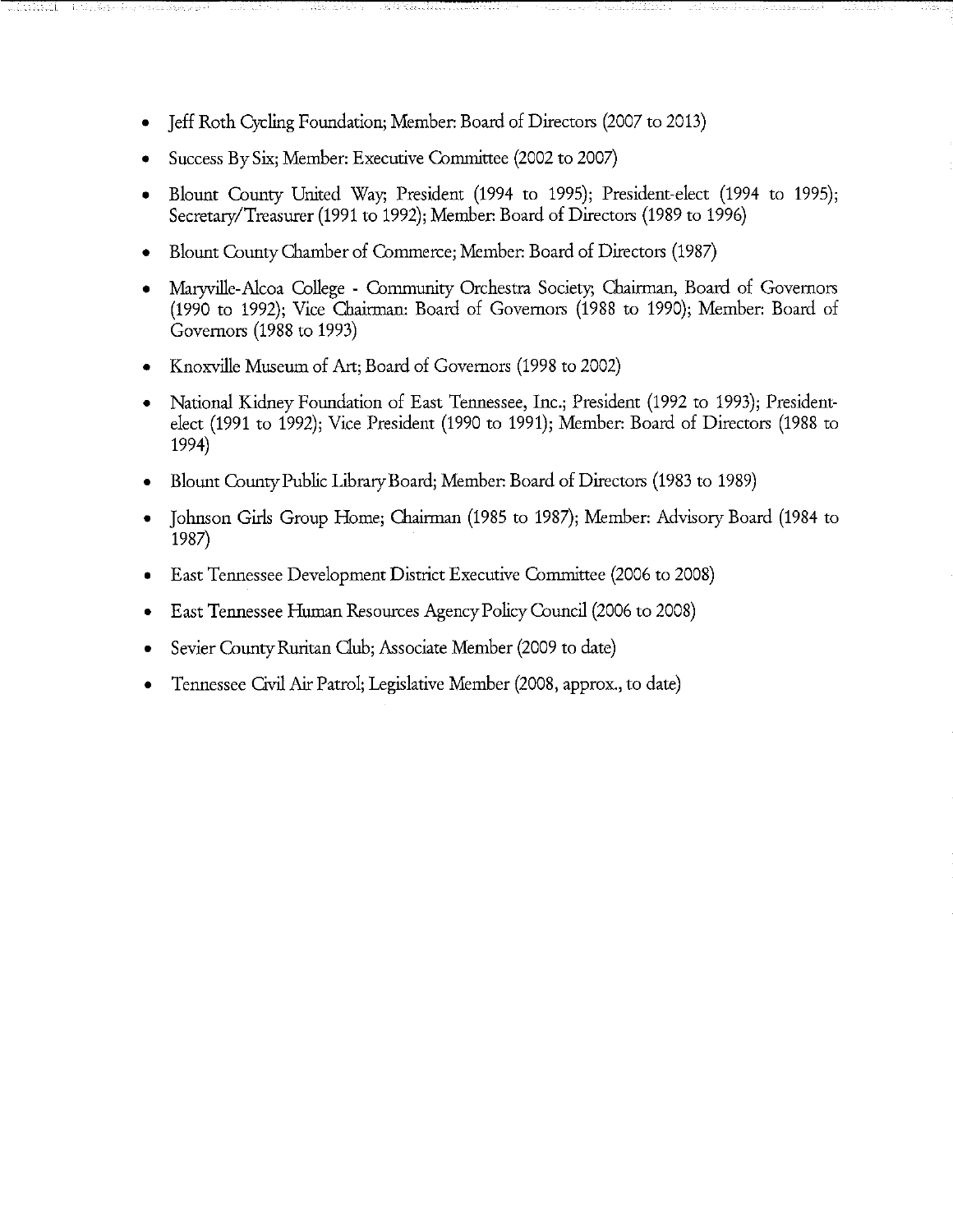### **Attachment B**

中国的海岸 "最高叫!"

计可变变换 计可变

anna. ķ. Ì. it.<br>S Í,

i<br>Santa

i<br>S 医神经的

### **Question No. 51 List of Awards & Recognitions**

| Year | <b>Association</b>                                       | Award                                         |
|------|----------------------------------------------------------|-----------------------------------------------|
| 2013 | Carson-Newman University                                 | Distinguished Alumnus Award                   |
|      | 2013 Tennessee Mental Health                             | Legislator of the Year                        |
|      | 2013 Council of State Government                         | Henry Toll Fellowship                         |
|      | 2013 City of Sevierville & Fire Service                  | <b>Exceptional Public Service Award</b>       |
|      | 2013 Tennessee Bar Association                           | <b>President's Award</b>                      |
|      | 2013 Tennessee District Public Defenders Conference      | <b>Appreciation Award</b>                     |
|      | 2012 Tennessee Men's Health Network                      | Legislative Leadership Award                  |
|      | 2012 Tennessee CASA Association                          | Legislator of the Year                        |
|      | 2012 Tennessee Voice's for Children                      | Policy Makers Award                           |
|      | 2012 Tennessee Road Builders Association                 | (Inaugural) Legislative Leadership Award      |
|      | 2012 ARC of Tennessee                                    | Legislative Award                             |
|      | 2012 Tennessee Pharmacist Association                    | <b>Champion of Pharmacy Award</b>             |
|      | 2011 Tennessee Men's Health Network                      | Legislator of the Year                        |
|      | 2011 Tennessee Nurses Association                        | Legislator of the Year                        |
|      | 2011 National Children's Alliance                        | <b>Bud Cramer Award</b>                       |
|      | 2011 March of Dimes                                      | <b>Dedication Award</b>                       |
|      | 2011 Leadership Blount                                   | <b>Community Leadership Award</b>             |
|      | 2010 Tennessee Men's Health Network                      | Legislator of the Year                        |
|      | 2011 The Hearing & Speech Foundation                     | <b>Appreciation Award</b>                     |
|      | 2010 Tennessee Network of Community Organizations (TNCO) | Legislator of the Year                        |
|      | 2010 Tennessee Hospitality Association (TNHA)            | Legislator of the Year                        |
|      | 2010   Tennessee Development District Association (TDDA) | Legislator of the Year                        |
|      | 2010 National Alliance on Mental Illness (NAMI)          | Legislator of the Year                        |
|      | 2010 Tennessee Chapter of Children's Advocacy Centers    | <b>CPIT Leadership Award</b>                  |
|      | 2010 Blount Memorial Hospital                            | <b>Appreciation Award</b>                     |
|      | 2009 Boys & Girls Club of Tennessee                      | <b>Appreciation Award</b>                     |
|      | 2009 Knoxville Bar Association                           | Law Through Liberty Award                     |
|      | 2008 Tennessee Association of Mental Health Organization | Legislative Victory Award                     |
|      | 2008 Saving Little Hearts                                | <b>Excellence Award for Community Service</b> |